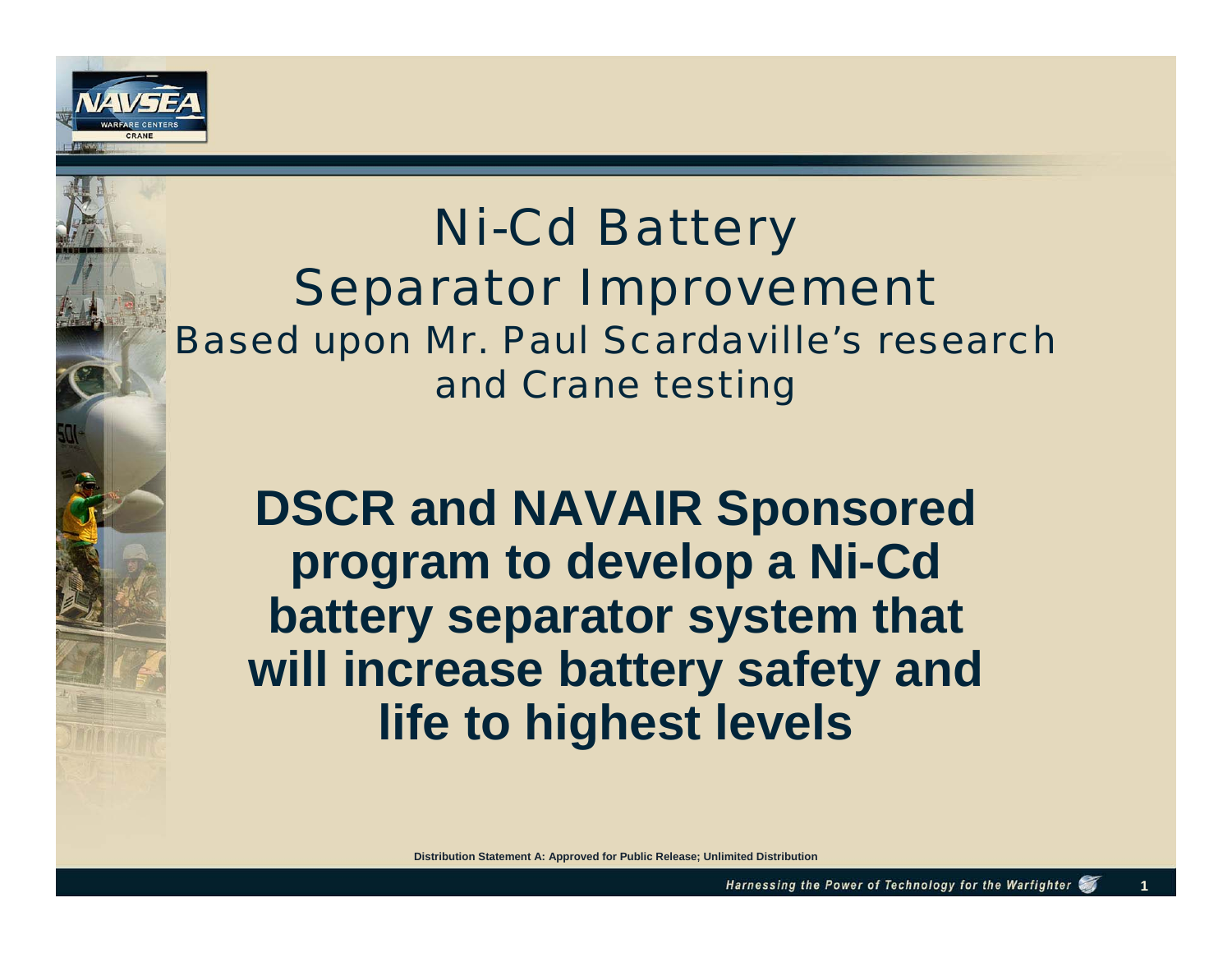

# *Ni-Cd Battery Separator Improvement*

# **2009 Joint Service Power Expo New Orleans, LA 6 May 2009**

**Distribution Statement A: Approved for Public Release; Unlimited Distribution**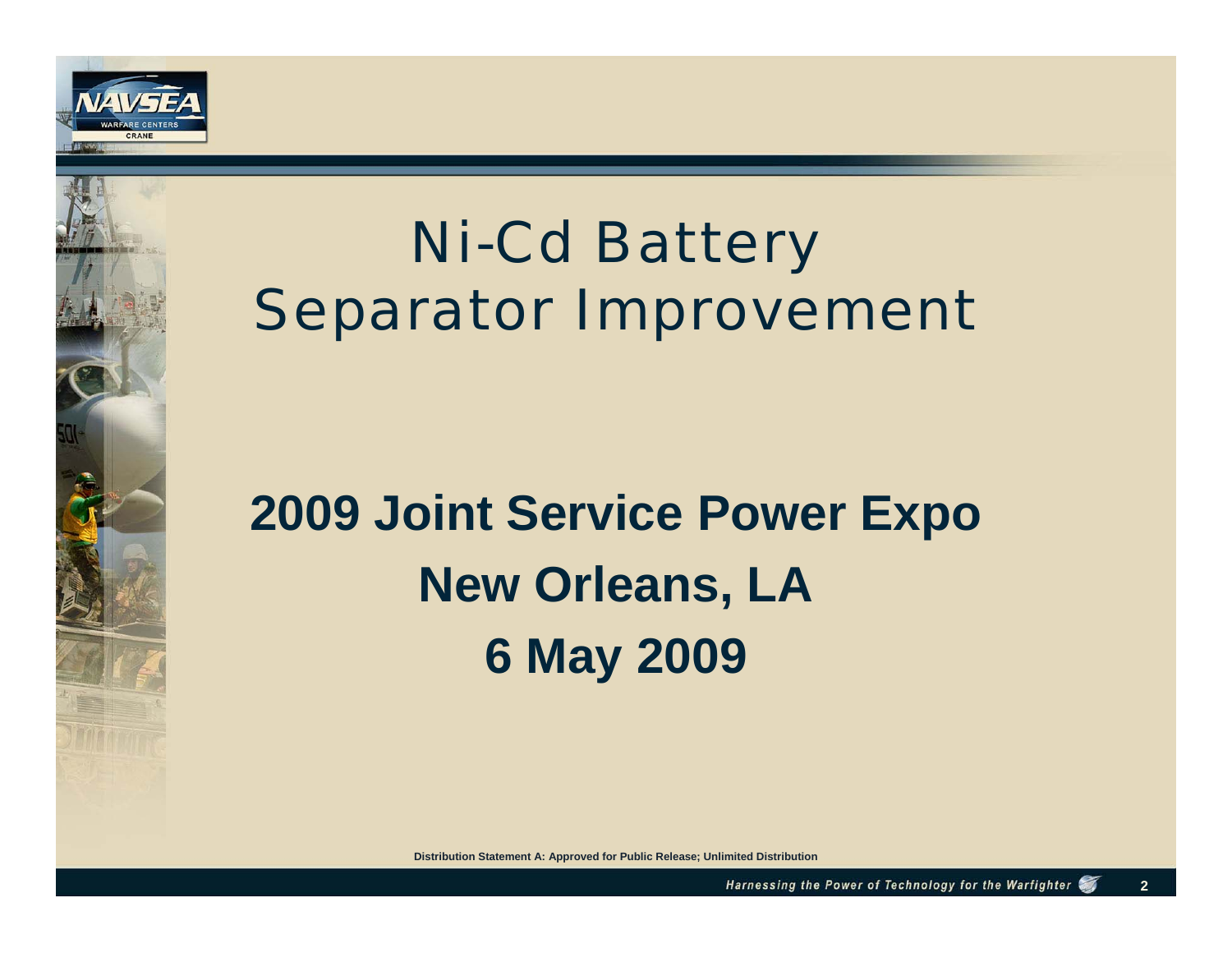

## *OUTLINE*

# • **Background: Problems that prompted program**

# • **Tests:**

- **Gurley airflow (time to pass air volume)**
- **Rewet-ability in KOH (soak15%, rewet 30%)**
- **Temperature-Rise & Float Charge (TR&F)**

# • **Comparisons: Results of TR&F**

- **Wetting agents**
- **Absorbers**
- **Gas barriers**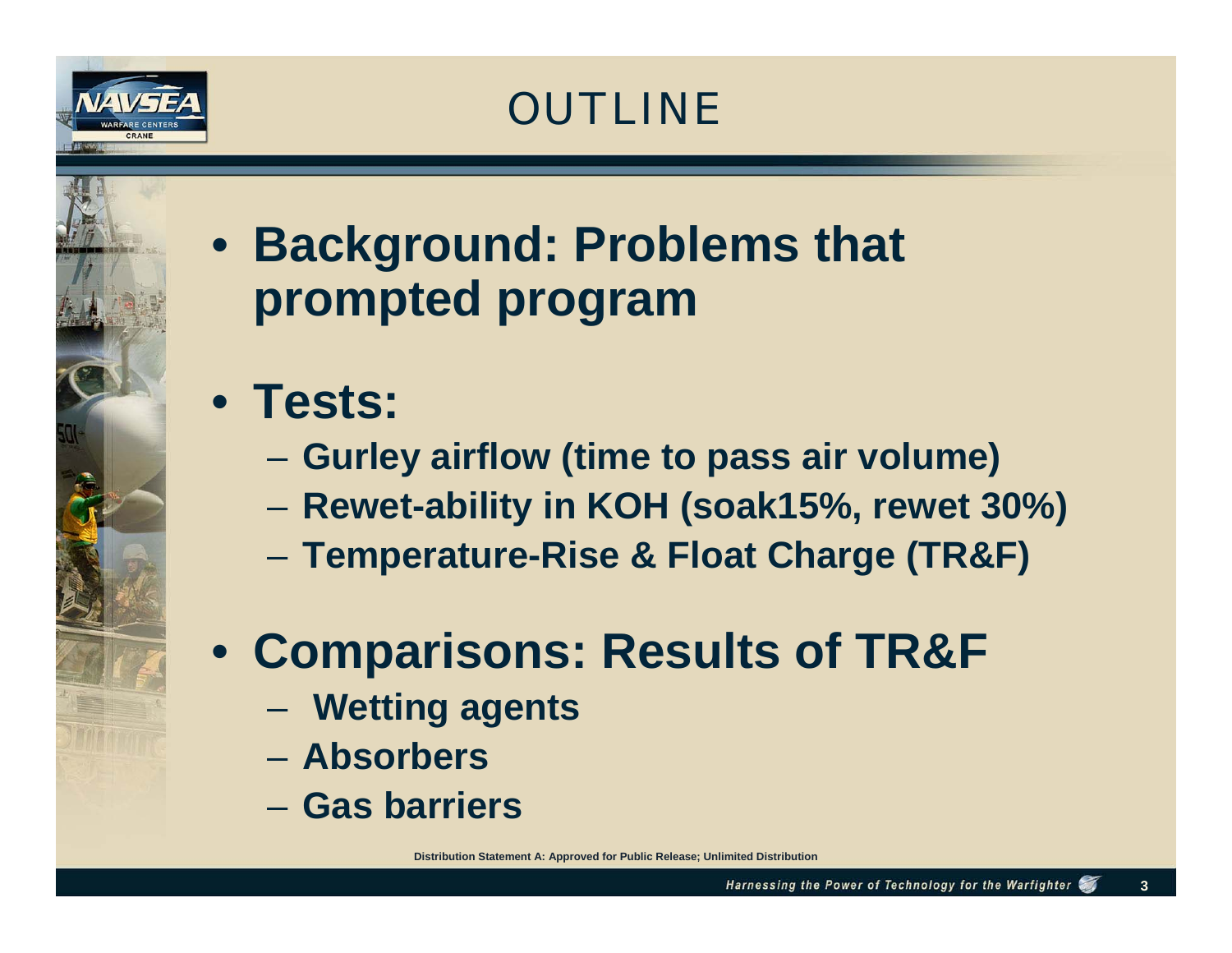

# *Background*

• **Production Battery Performance began to decrement**

- **Celgard increased average porosity of gas barrier by tightening tolerance toward high porosity limit**
- **Kimberly-Clark (KC) dropped meltblown polypropylene (mbPP) absorbers.\***

– **As manufacturers reached end of their KC supply, battery performance decrement accelerated.** 

**(Reason: "Wayfos A" no longer available)**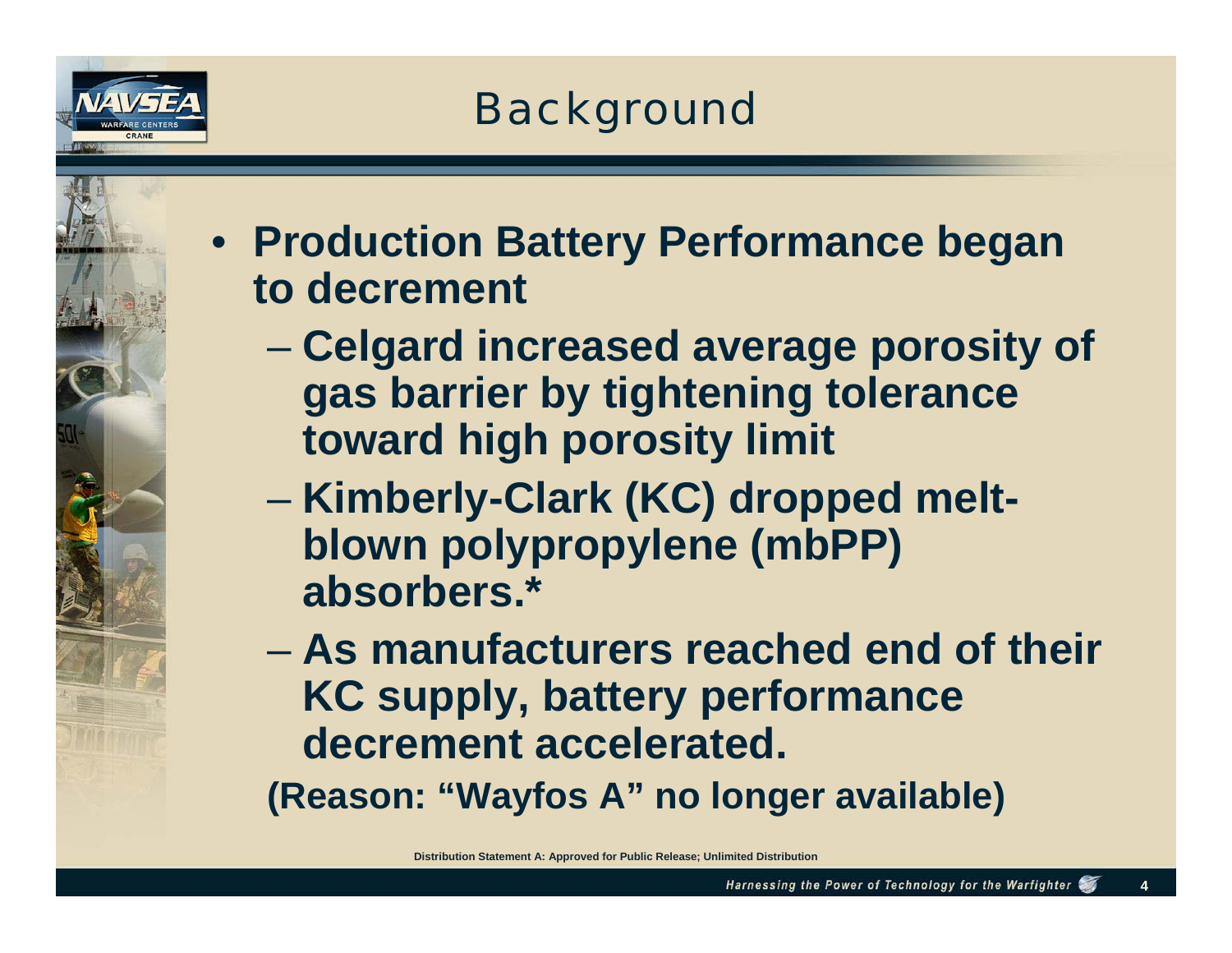

*High/Low Gurley Testing (2004) Type M81757/16, KC mbPP Absorber*

- **Celgard gas barriers with Celgard standard wetting agent**
	- **One with 37 Gurley-second (G-s) porosity**
	- **One with Celgard 3400 (24 G-s)**
- **Both performed essentially same in TRF & Life Cycling.**
- **No difference in post life capacities**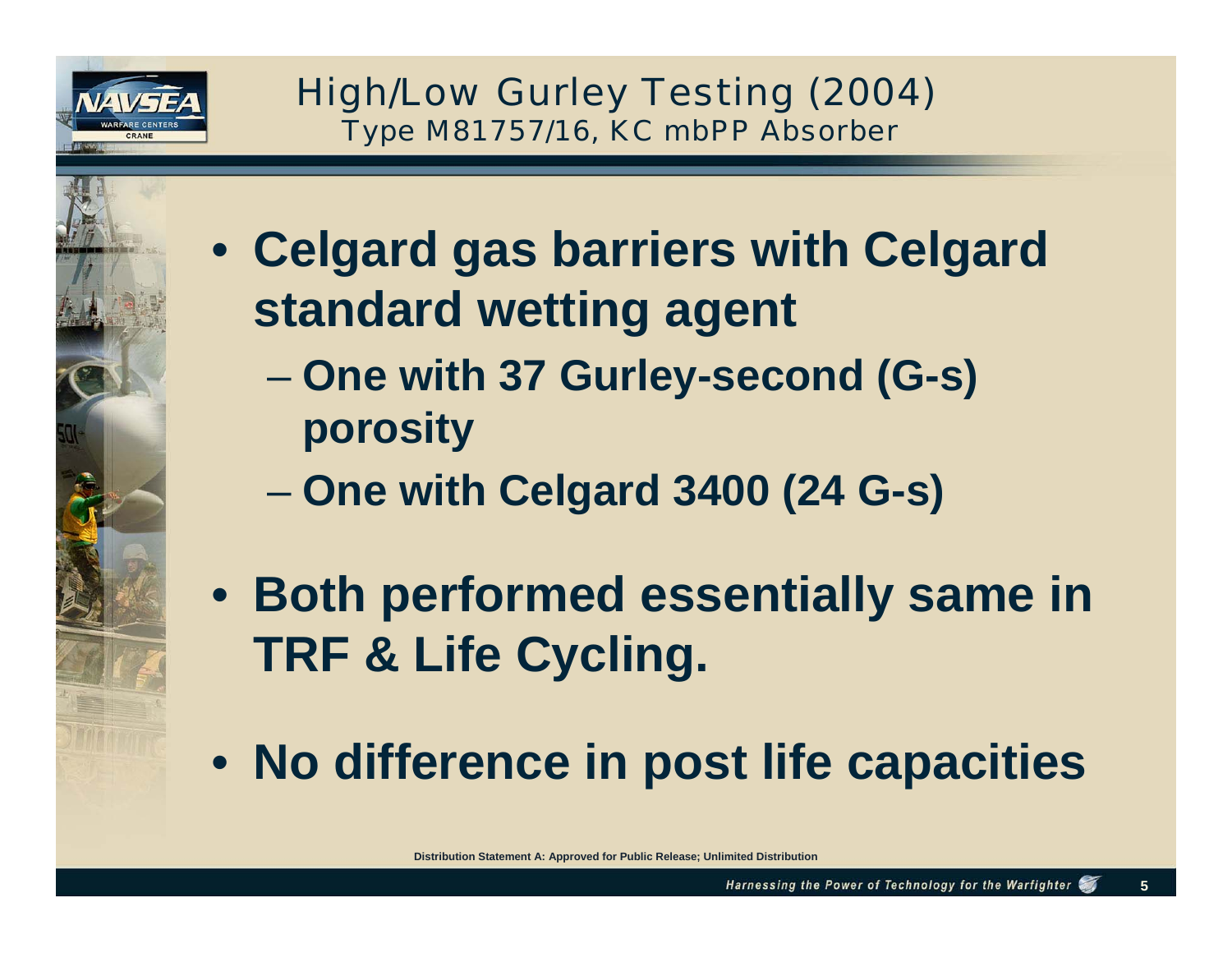

*Sulfur Contamination*

**Sulfur in electrolyte was believed to cause a permanent decrement in capacity.** 

**Source of the sulfur was determined to be from water-soluble dispersants that were used to apply the wetting agent to the mbPP absorber.**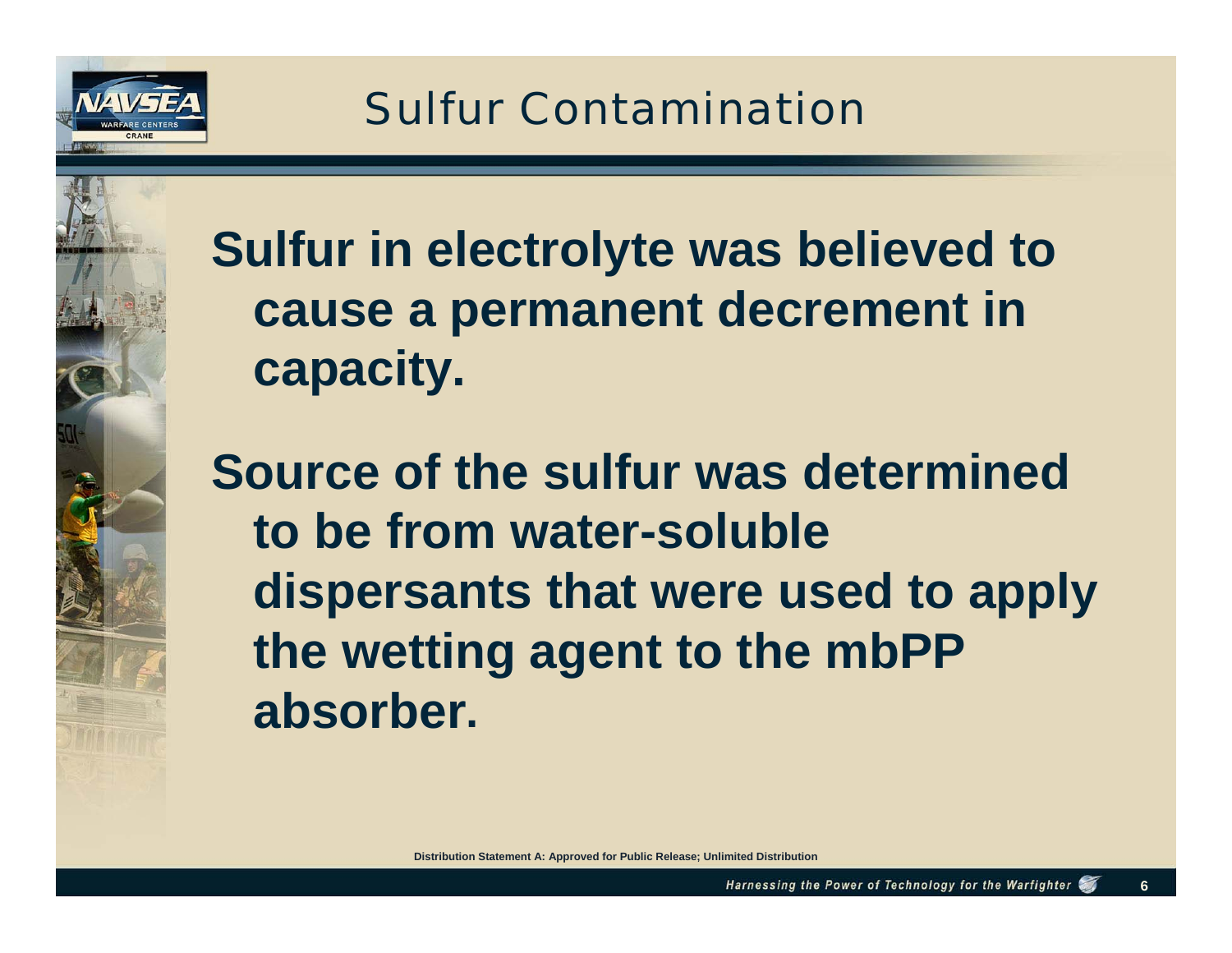

• **Dissections exhibited separator dryout and poor rewet ability in production batteries made after the 1980's**

- **Investigated why wetting agent appeared to leaving gas barrier**
- **Determined Celgard Inc was applying a wetting agent that was fugitive**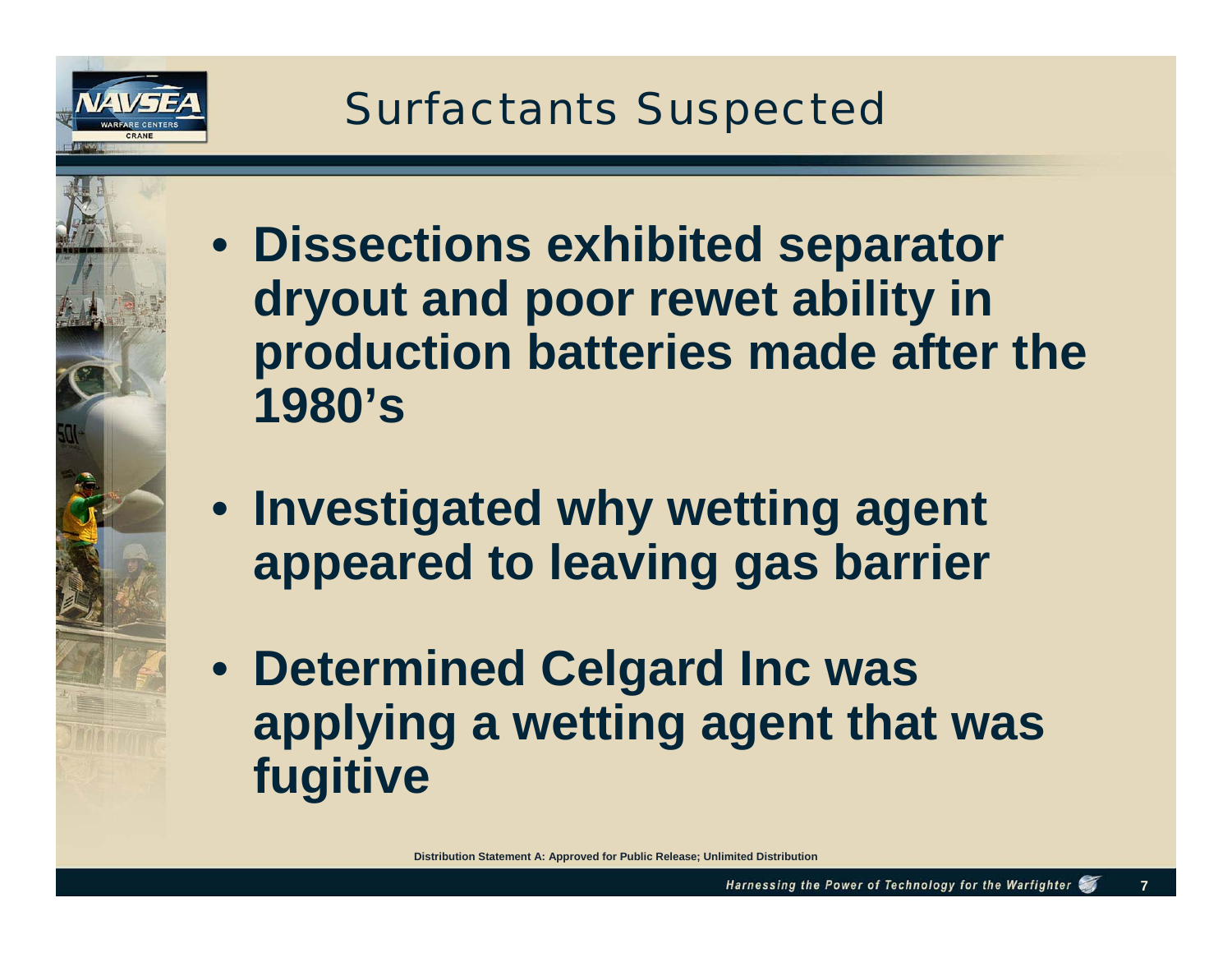

*Surfactant Comparisons*

**Performed a wetting agent rewet-ability using membrane with Celgard's & 2 candidate W.A.s\* from Mr. Paul Scardaville's search** 

**Test: Samples soaked in 15% KOH solution, air dried and returned to 30% solution for rewet.** 

**Results of soak durations to 12 months A) Celgard 3400: Lost rewet ability in 1 day B) Surfonic L24-4 (alcohol/ether): Rewet C) Deforest HP-739\* (anionic ester): Rewet**  \*HP-739 is a clone of 1970- 2000 Wayfos A & has same CAS  $#$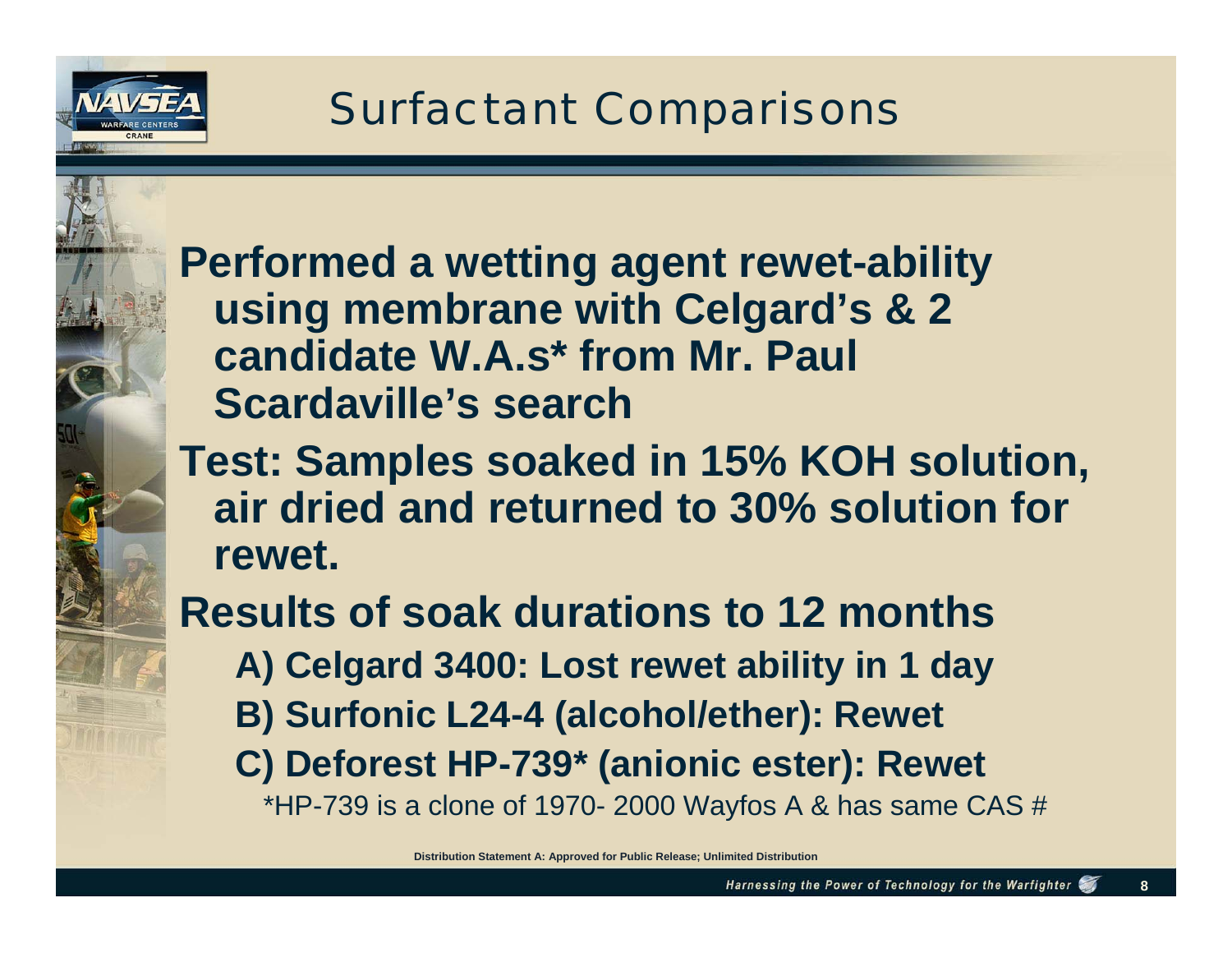

# **Type M81757/16 batteries with Celgard 37 G-s porosity gas barrier**

### **Separators:**

**#1: Manufacturer's absorber & gas barrier with fugitive wetting agent (N3400G1-P) #2: Grafted H&V MBPP and N3400G1-P#3: Grafted H&V MBPP and nonsoluble wetting agent on gas barrier, DePHOS HP 739 (CAS # 12645-31-7)**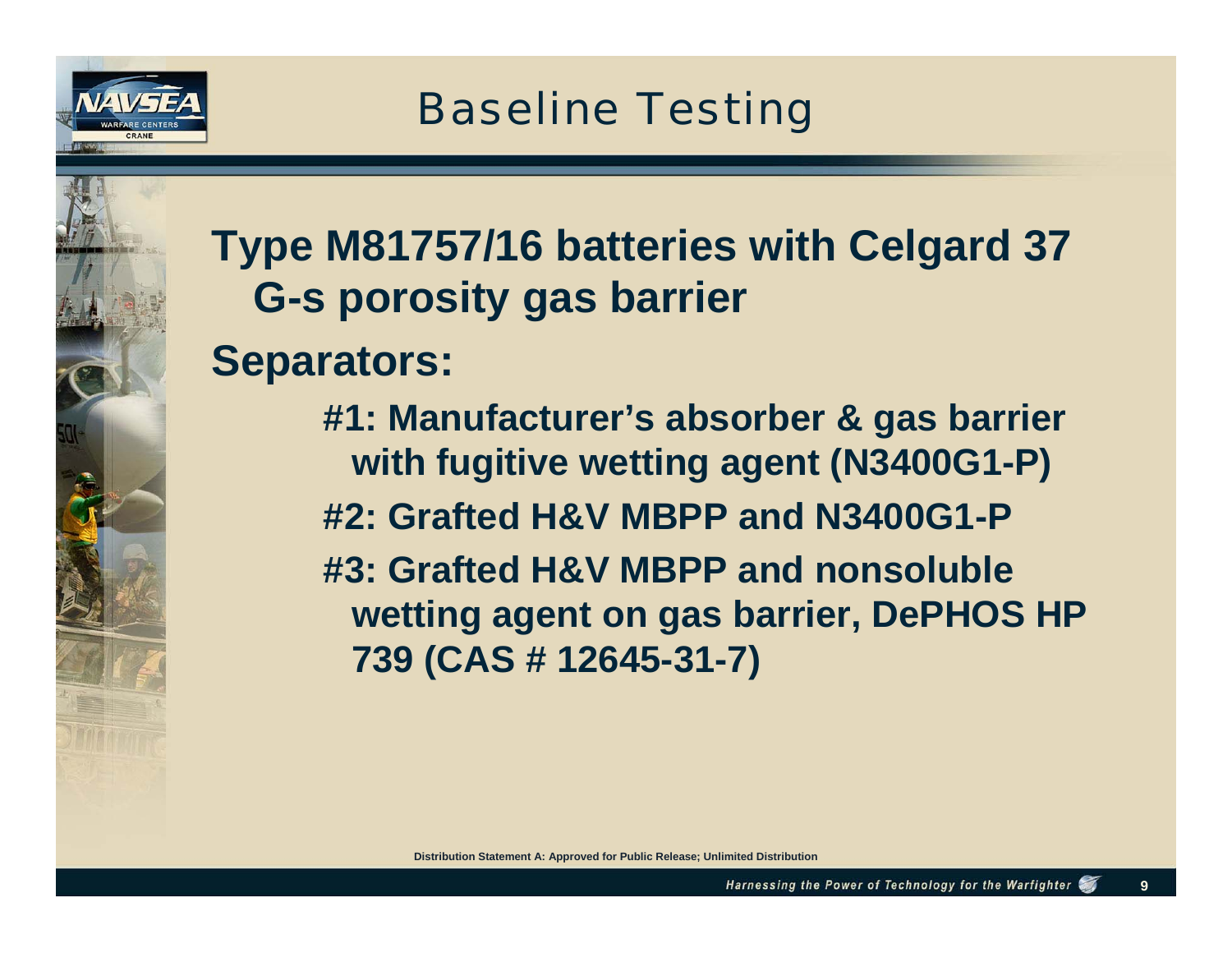

*Baseline Conclusions*

• **Porosity in 20-40 G-s range has large impact on charge stability\***

- **Wetting agents** 
	- **Nonionic (Huntsman) was unusable**
	- **Fugitive afforded no safety\***
	- **Dispersant residues were generally harmful**
- **Coated & grafted absorbers have same performance \*Influenced by wetting agent transfer**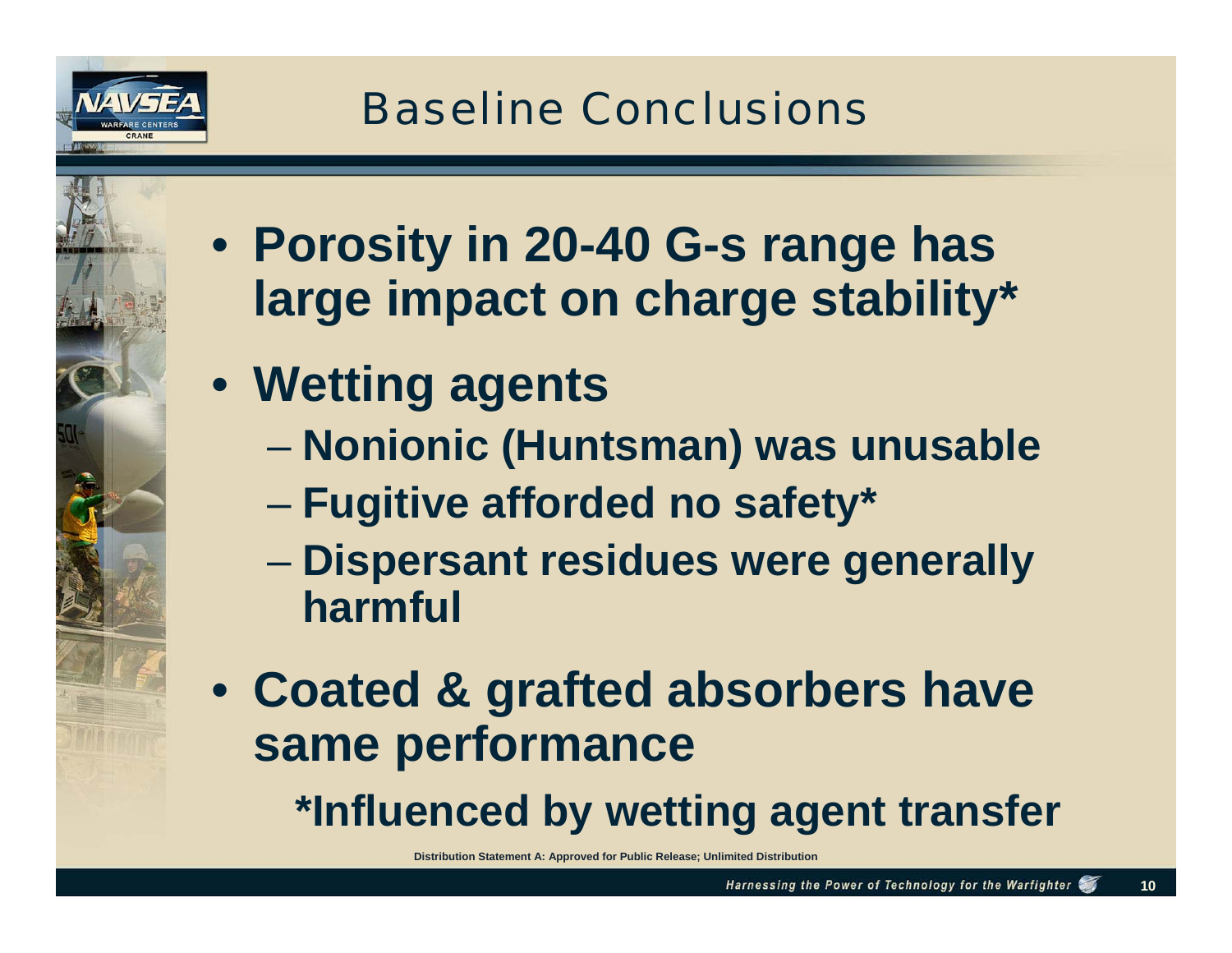

*TR&F Cycling Test Type M81757 35Ah Batteries*

- **Initial charge: 2-Step CC with water addition**
- **TRF cycles:**
	- **Stabilize battery in Chamber @ 120ºF**
	- **315A discharge to 14.4V or 5 minutes**
	- **24-hour CP @ 28.5V**
	- **Repeat -315A and CP charges (M–F)**
	- **Sat AM: Rest open circuit and return to amb.**
	- **Sun PM: Repeat sequence above**
	- **Water additions: As needed**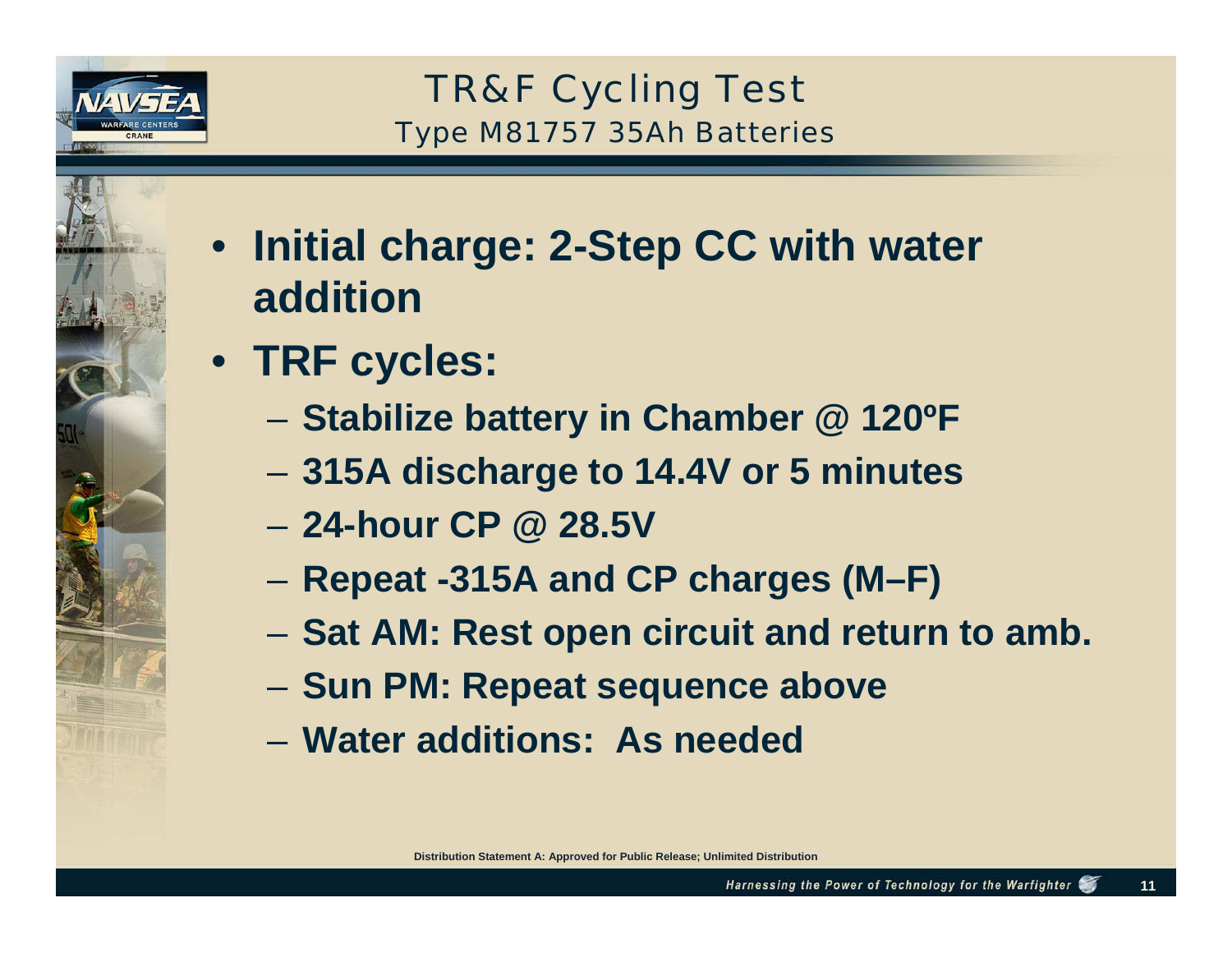

*Effects of Gas Barrier Porosity and Applied W.A. on Safety*

• **35Ah Batteries using Woven Nylon absorber and different gas barriers**

- **3400: 24G-s porosity and fugitive wetting agent**
- **A519: 37G-s porosity & insoluble wetting agent DePHOS HP 739 (CAS # 12645-31-7)**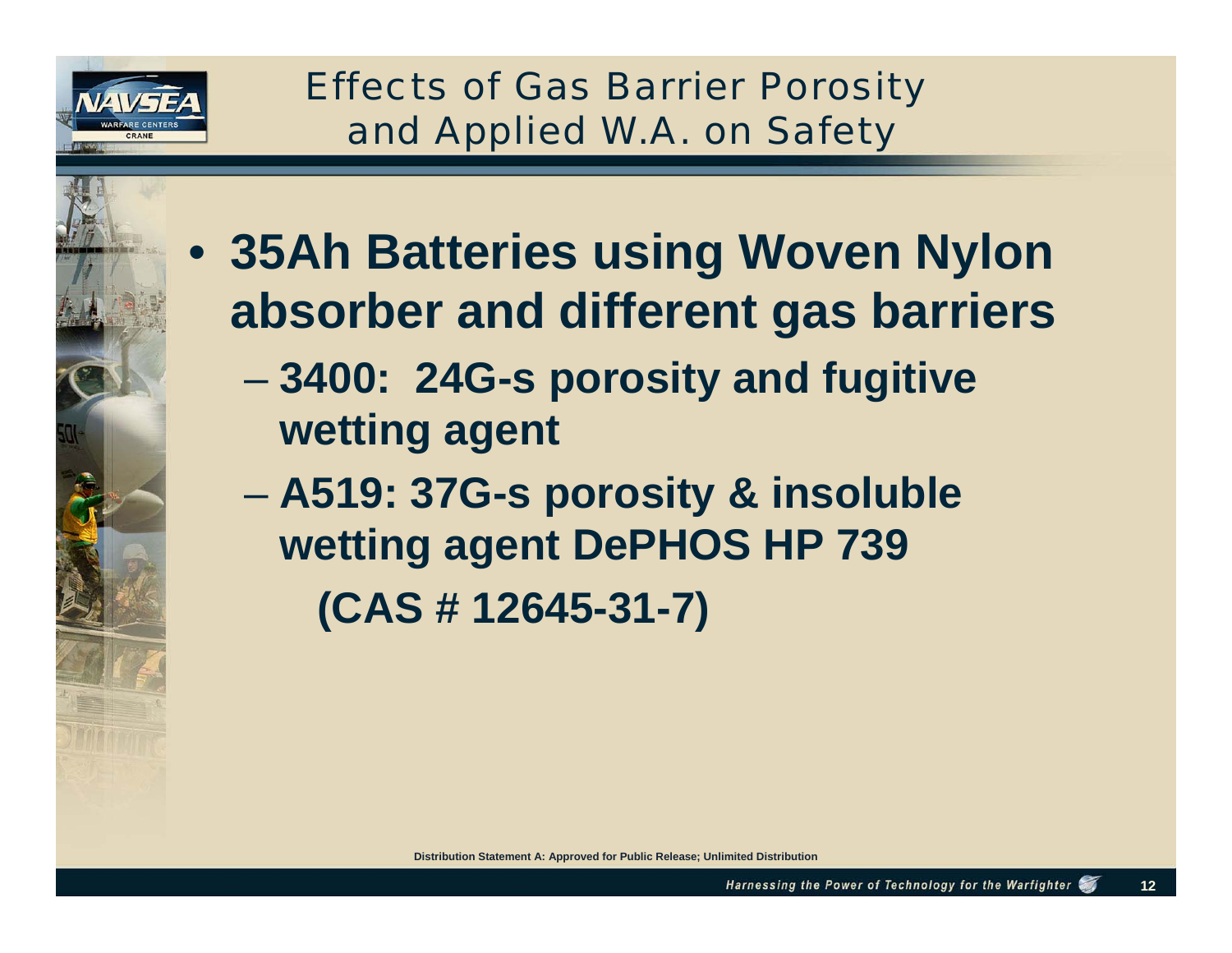

#### *Charge Current TR&F Cycling W.N. & A519 VS. W.N. & 3400*

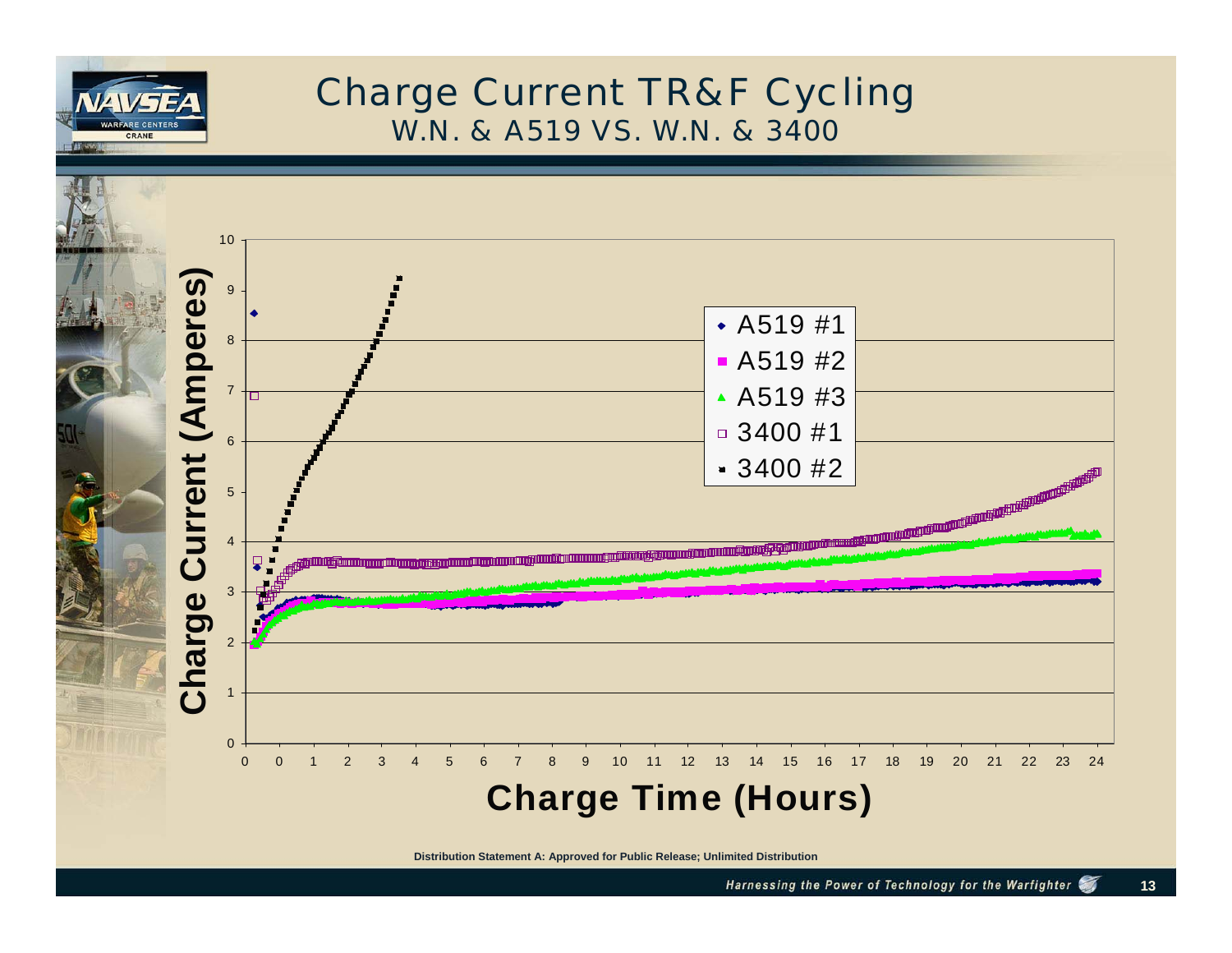

#### *Battery Temperature TR&F Cycling W. N. & A519 VS. W. N. & 3400*

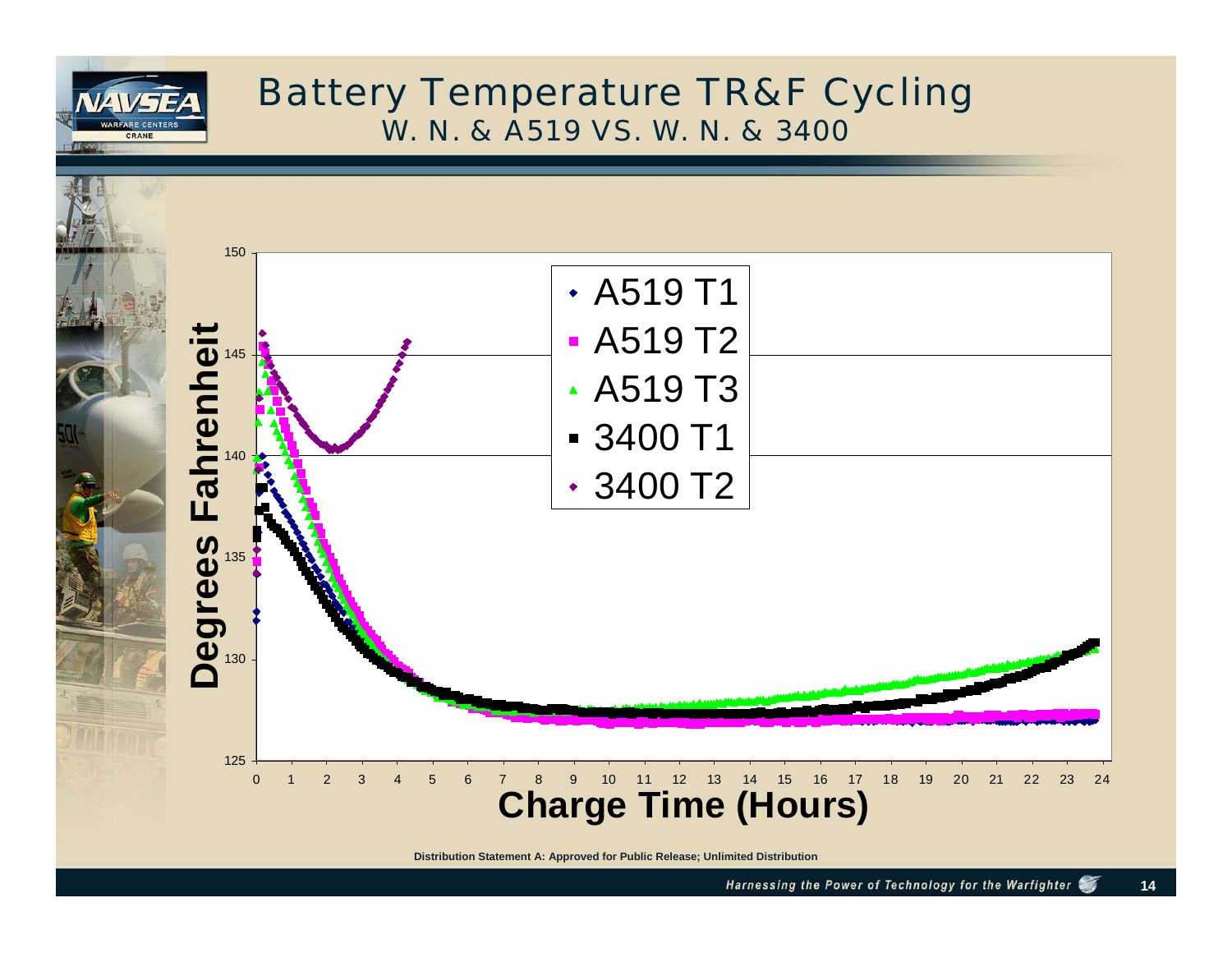

*Wetting Agent Mobility Effect on gas barrier performance*

• **Gas barrier (N3400G1-P)**

- **Porosity: 37G-s**
- **Wetting agent: Fugitive Celgard proprietary**
- **Absorbers**
	- **Grafted mbPP**
	- **Coated mbPP (CAS # 12645-31-7)**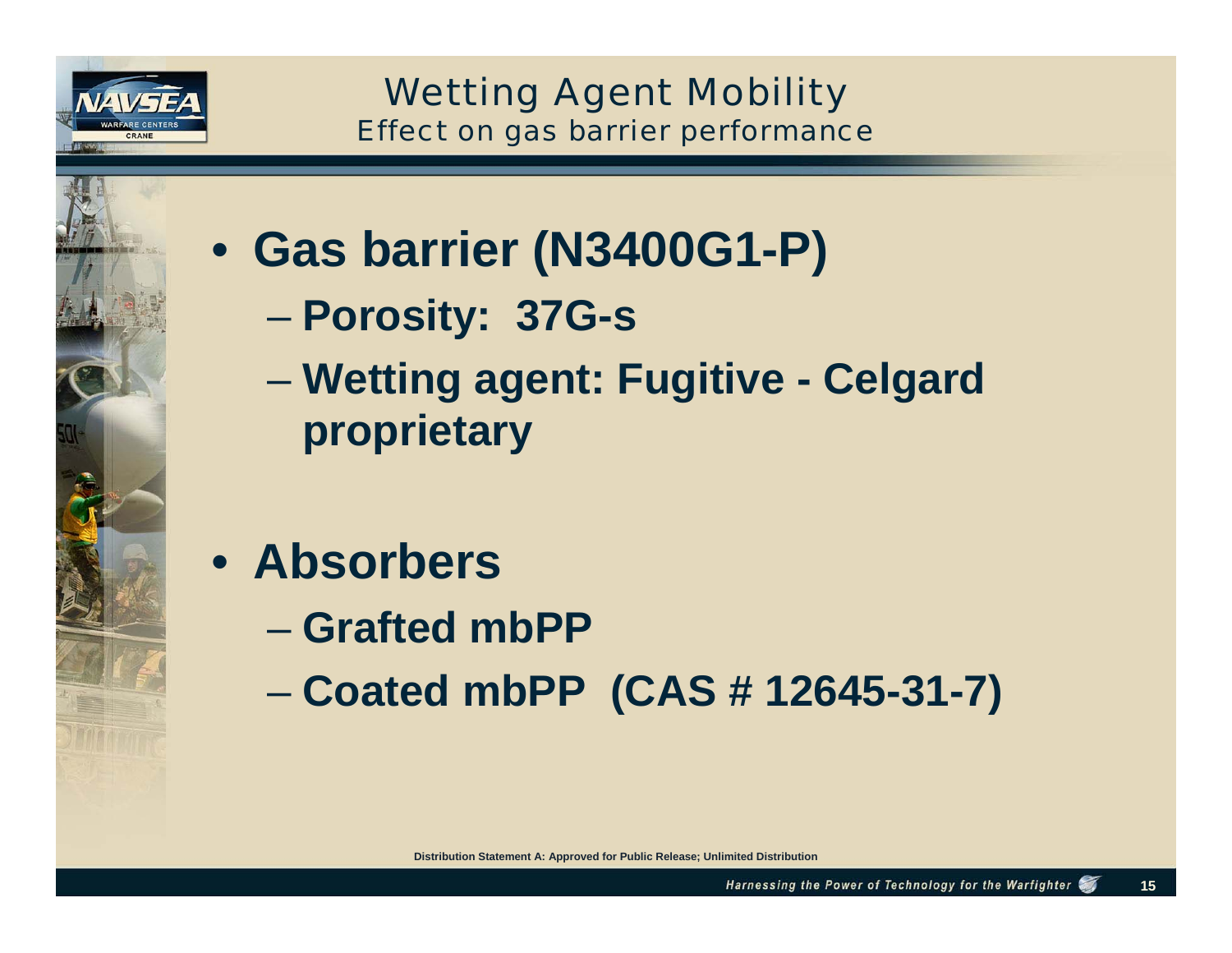

#### *TR&F Charge Current (PL) Grafted Absorber, N3400G1-P*

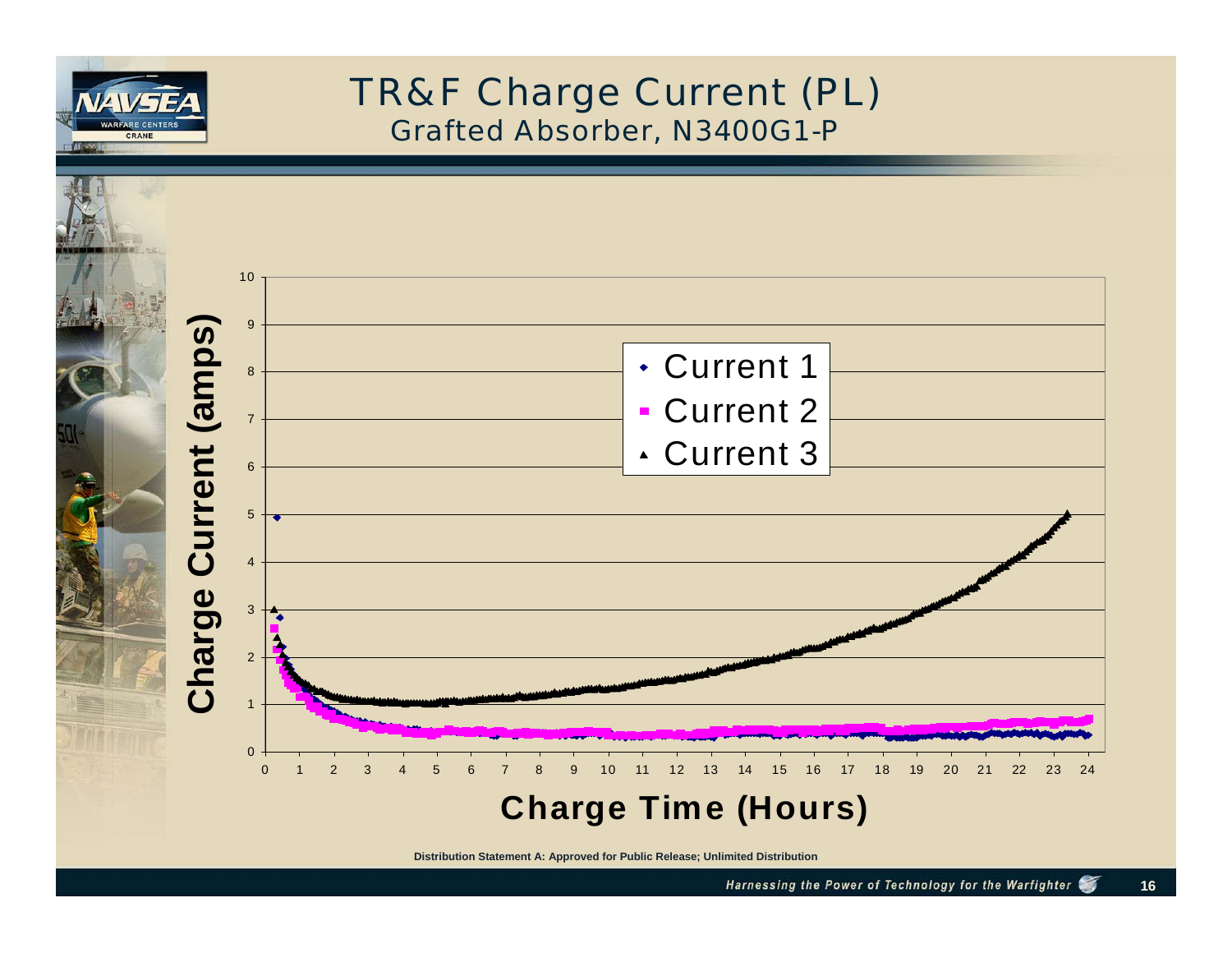

#### *TR&F Charge Current (PL) Coated Absorber, N3400G1-P*

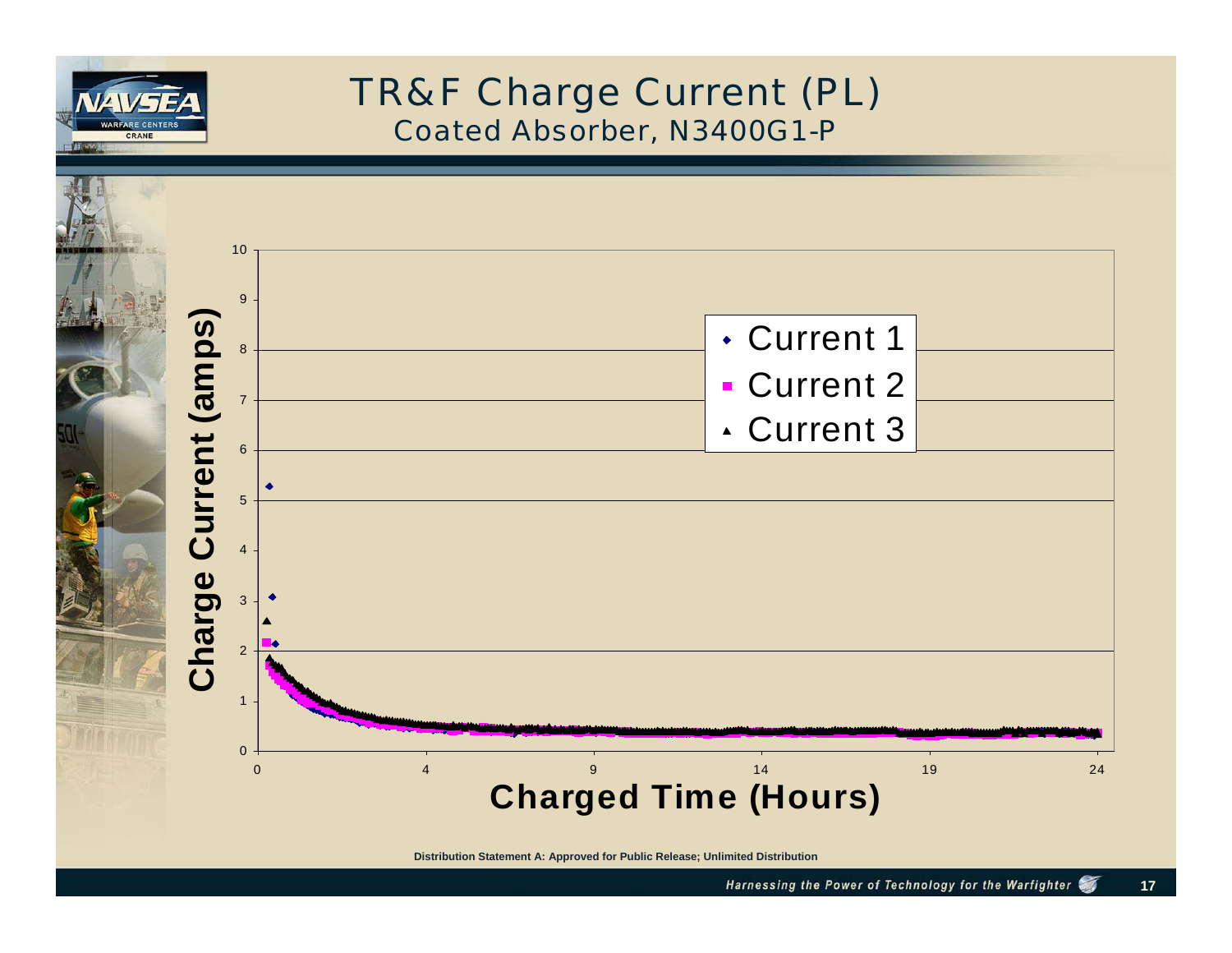

#### *TR&F Charge Temperature (PL) Grafted Absorber, N3400G1-P*

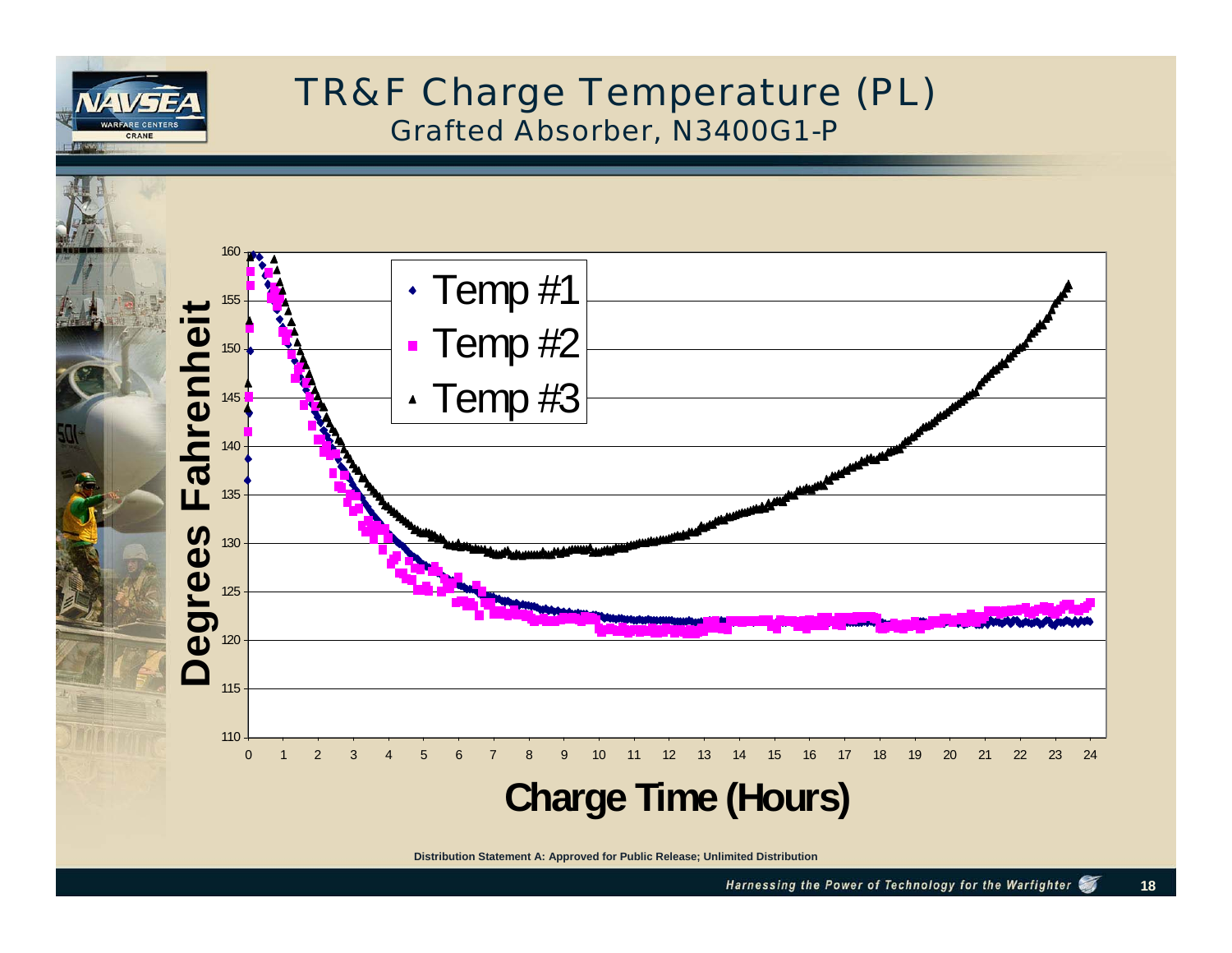

#### *TR&F Charge Temperature (PL) Coated Absorber, N3400G1-P*

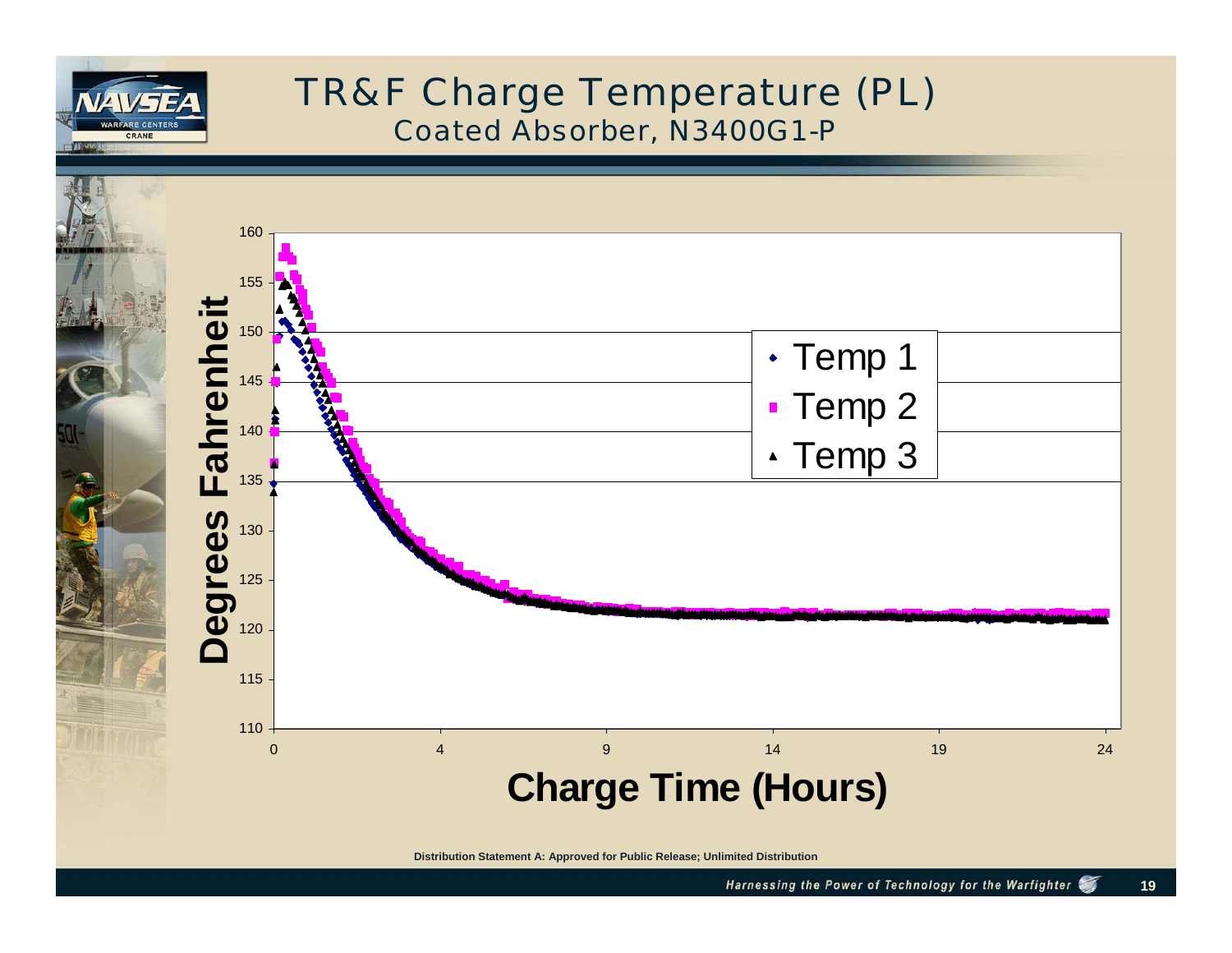

*TR&F Conclusions*

- **Gas barrier porosity does not control charge stability if wetting agent is absent.**
- **Anionic wetting agent (CAS 12645- 31-7) on absorber "caused" charge stability. It appears W.A. can transfer from absorber to the gas barrier.**
- **Distribution Statement A: Approved for Public Release; Unlimited Distribution** • **The wetting agent in the pores IS the gas barrier.**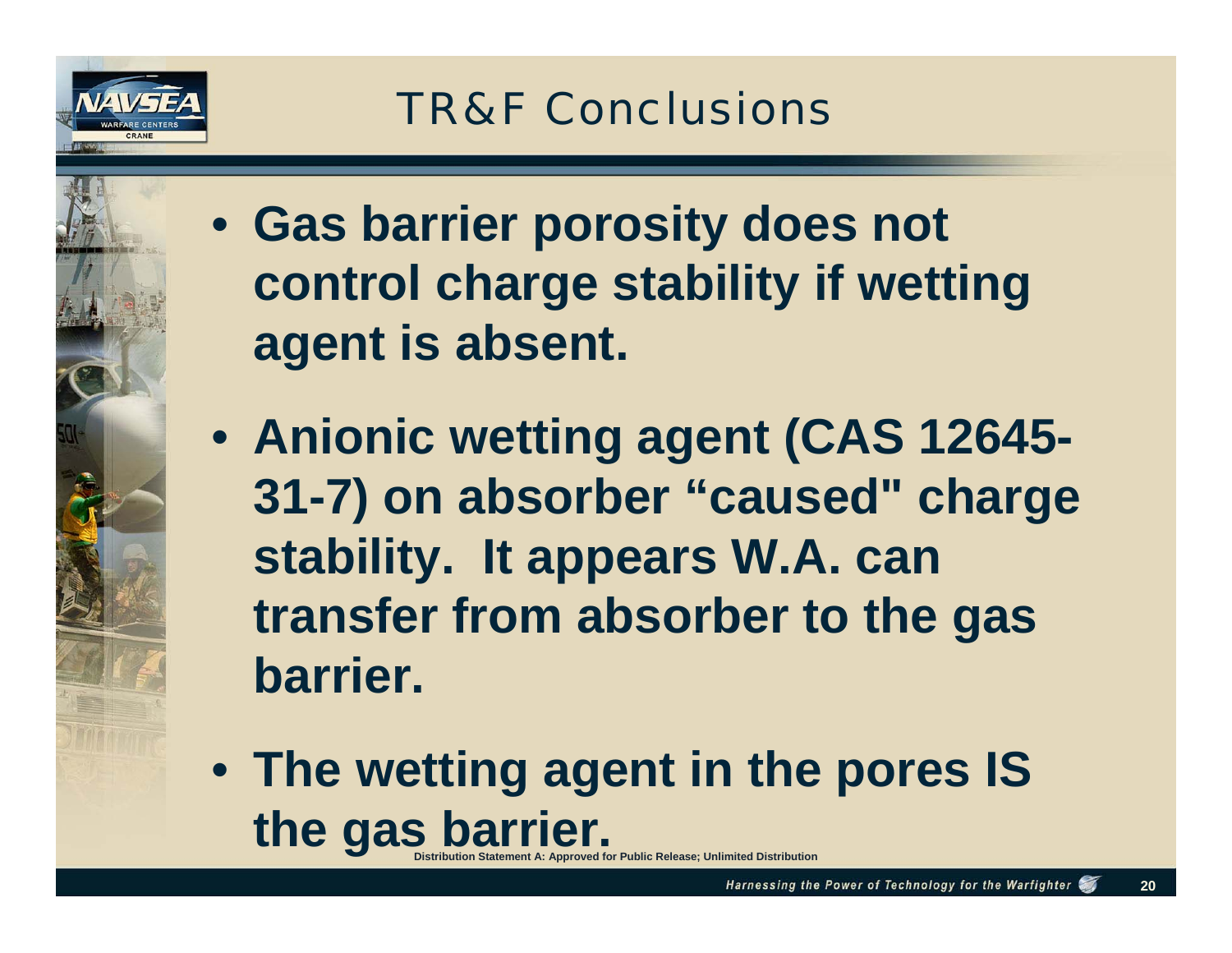

*How Good is Good?*

- **Type M81757/16 battery with GSS was subjected to continuous TR&F cycling**
- **Results:**
	- $\mathcal{L}_{\mathcal{A}}$  , where  $\mathcal{L}_{\mathcal{A}}$  is the set of the set of the set of the set of the set of the set of the set of the set of the set of the set of the set of the set of the set of the set of the set of the set of the **Battery's charge stability remained completely stable throughout test.**

–**Testing was terminated after 226 days on test and completing 150 TR&F cycles**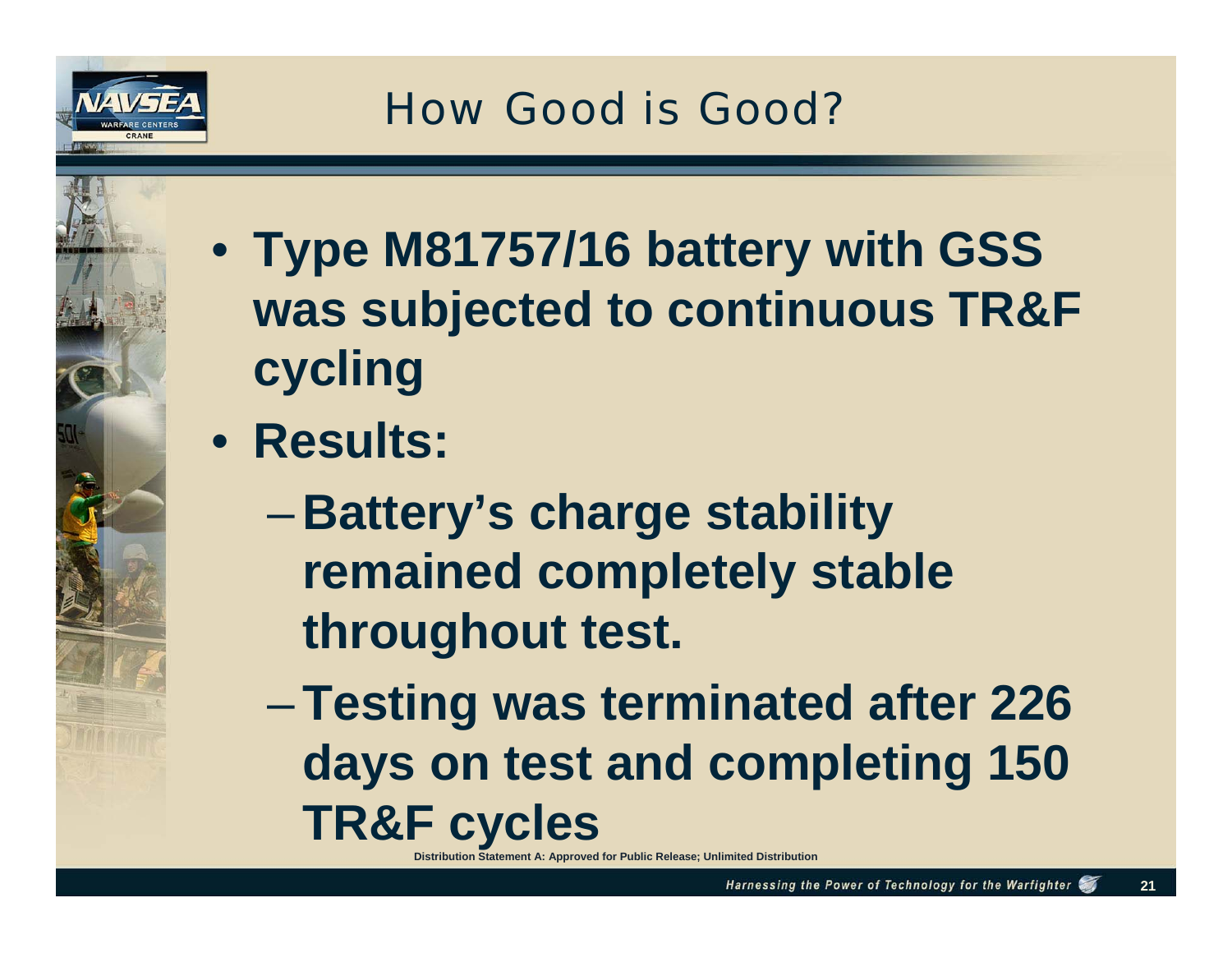

#### *TR&F Cycling Comparisons EOC Currents*

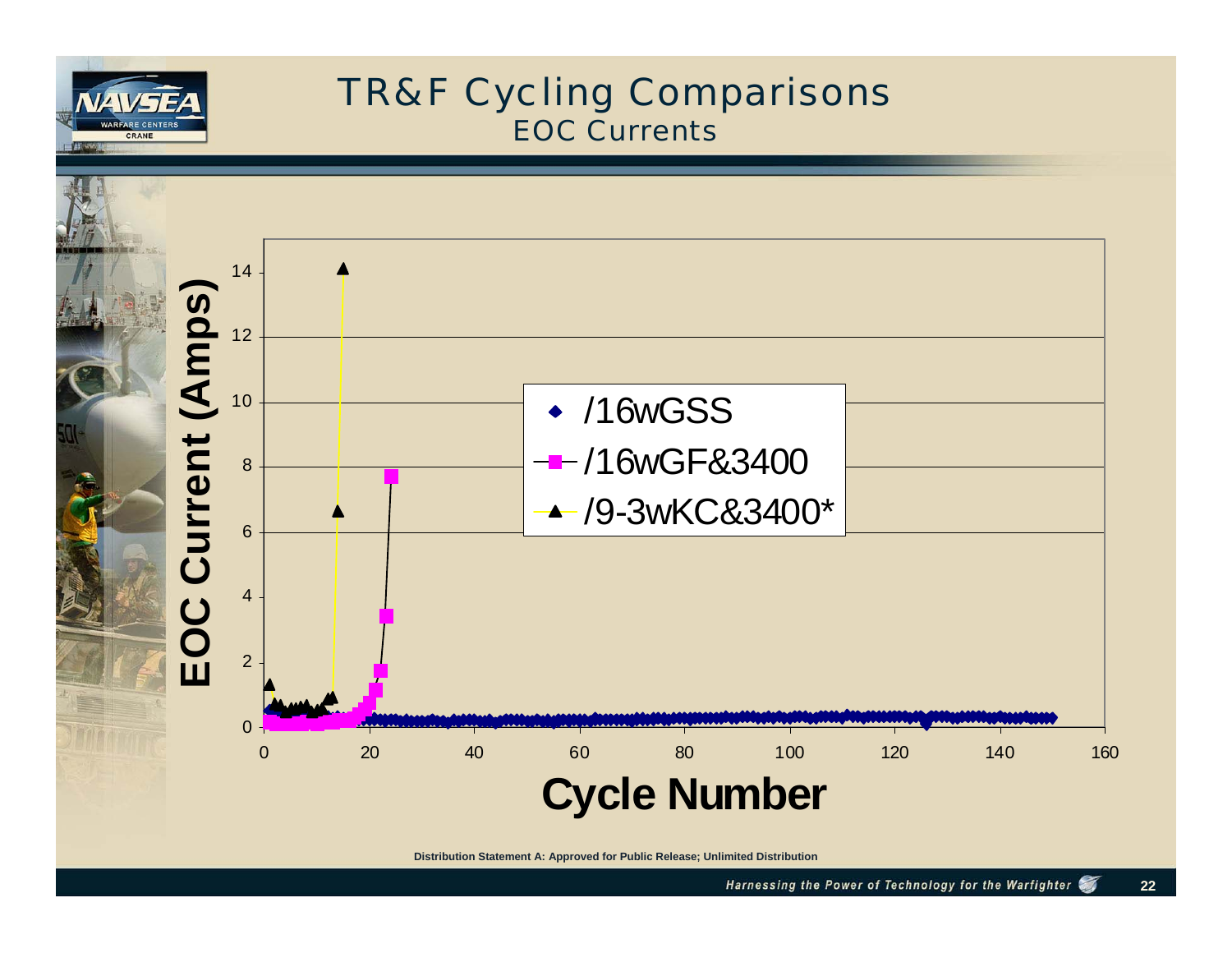

#### *TR&F Cycling Comparisons EOC Battery Temperatures*

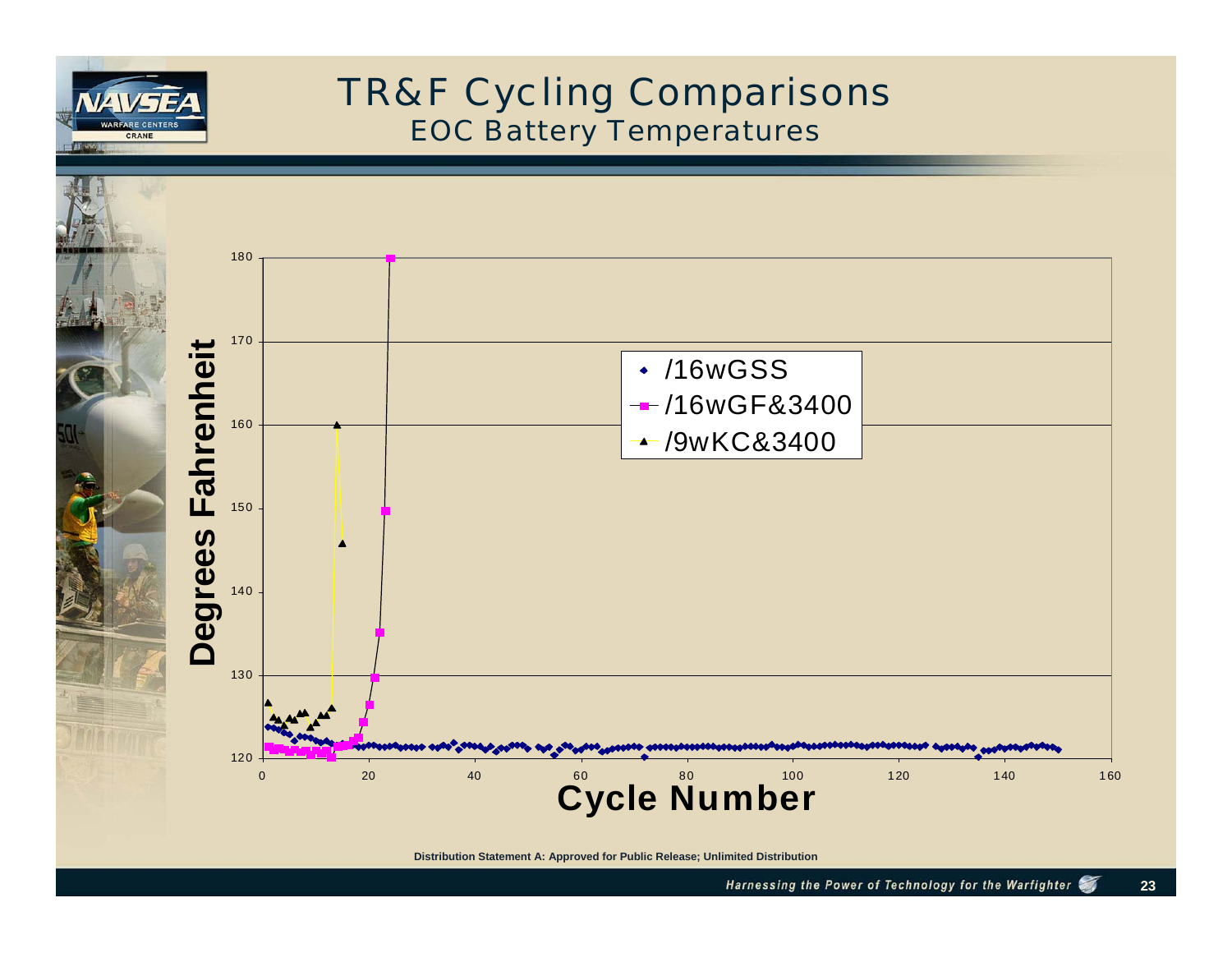

## *Charge Current Individual TR&F Cycles*

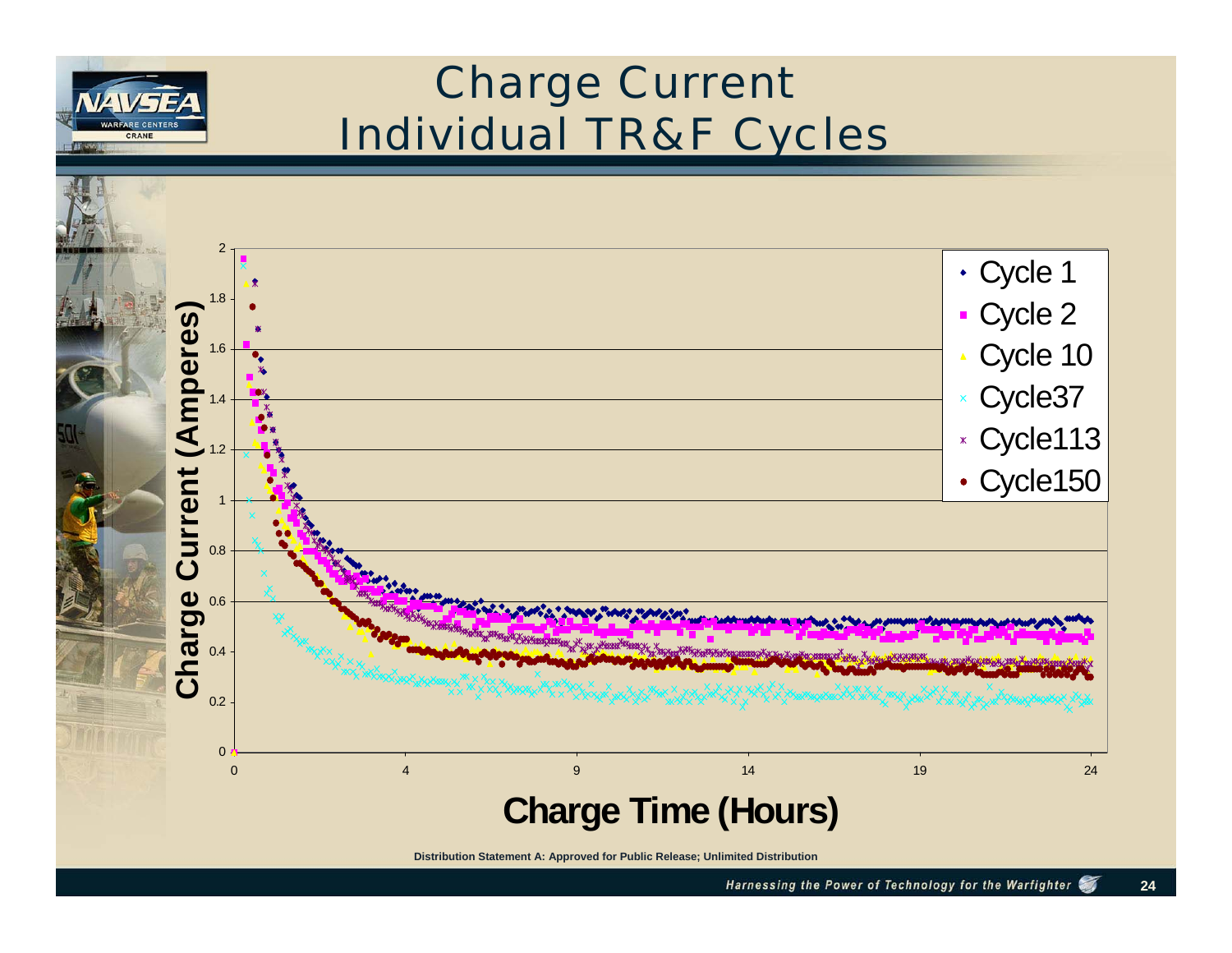

## *Battery Temperature Individual TR&F Cycles*

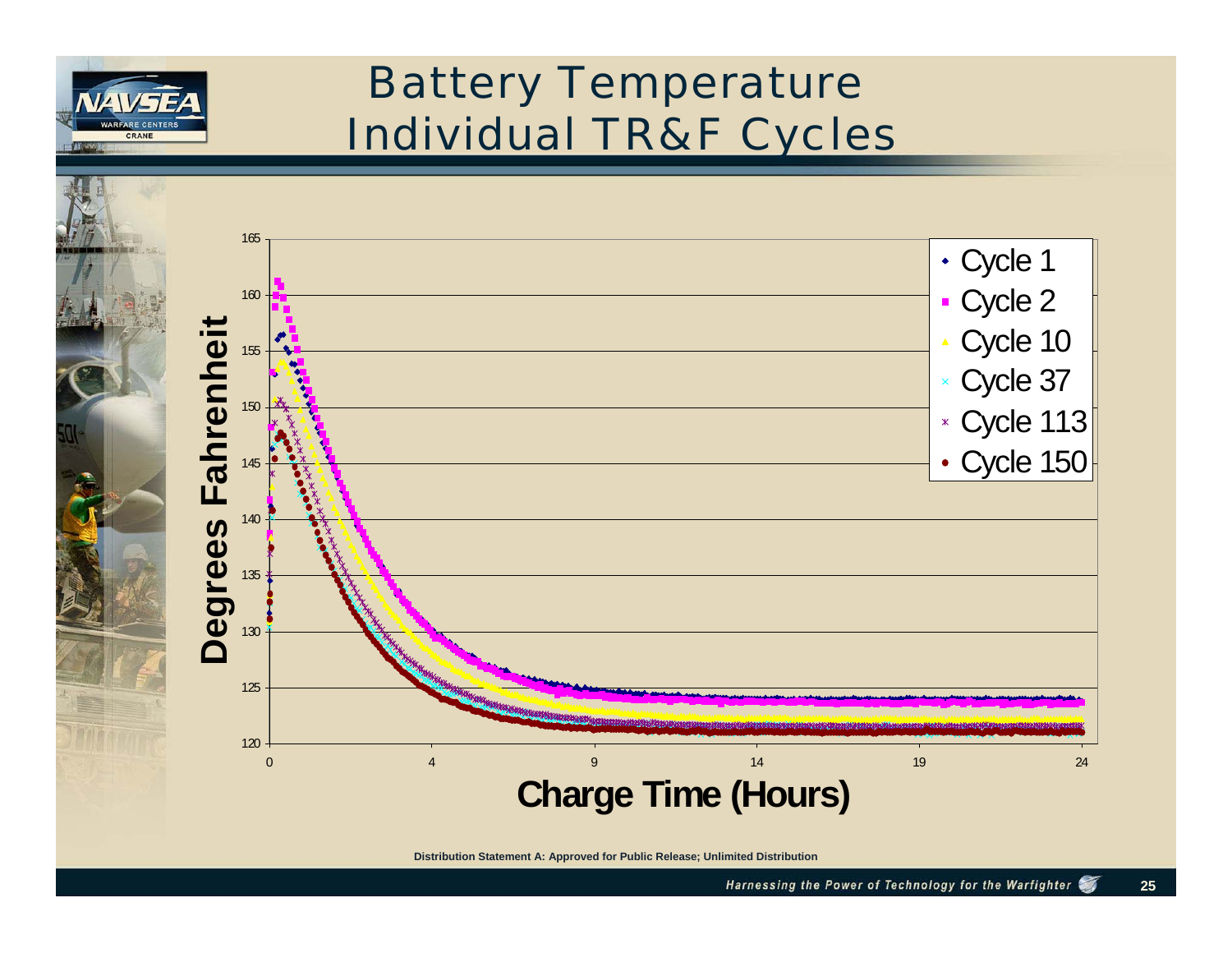

- **Wetting agent**
	- **Anionic**
	- **Unaffected by charge V using special test cell**
	- **Insoluble in electrolyte**
	- **Dispersant must leave no residue that can disperse into electrolyte**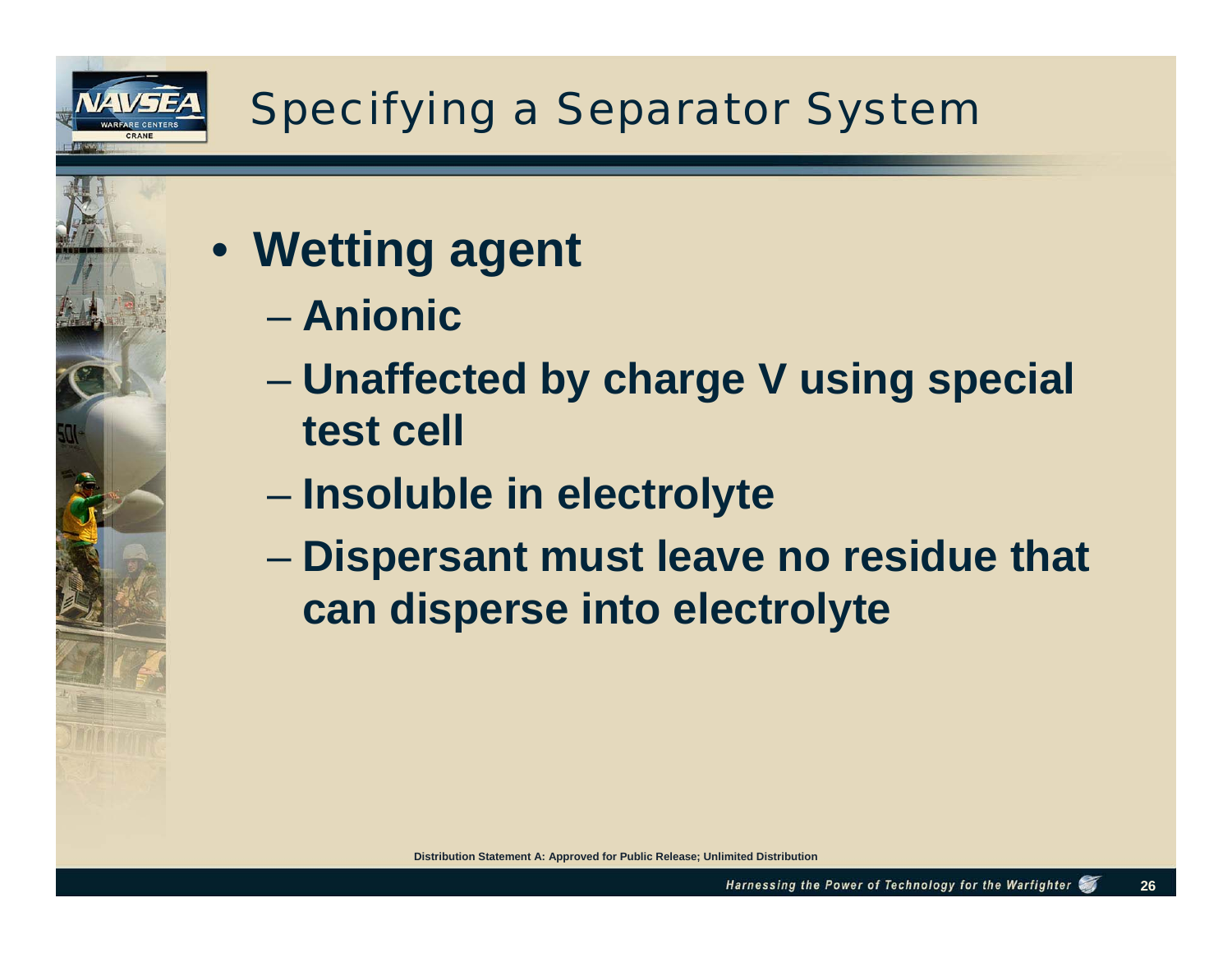

• **Gas Barrier** 

- –**Polyolefin membrane**
- –**Thickness: 1mil ± 0.1 mil**
- $\mathcal{L}_{\mathcal{A}}$  , where  $\mathcal{L}_{\mathcal{A}}$  is the set of the set of the set of the set of the set of the set of the set of the set of the set of the set of the set of the set of the set of the set of the set of the set of the **Maximum Resistance: 18 milliohm-sq. inch**
- –**Porosity (35 to 40 G-s)**
	- **High enough for low resistance**
	- **Low enough to keep wetting agent in pores.**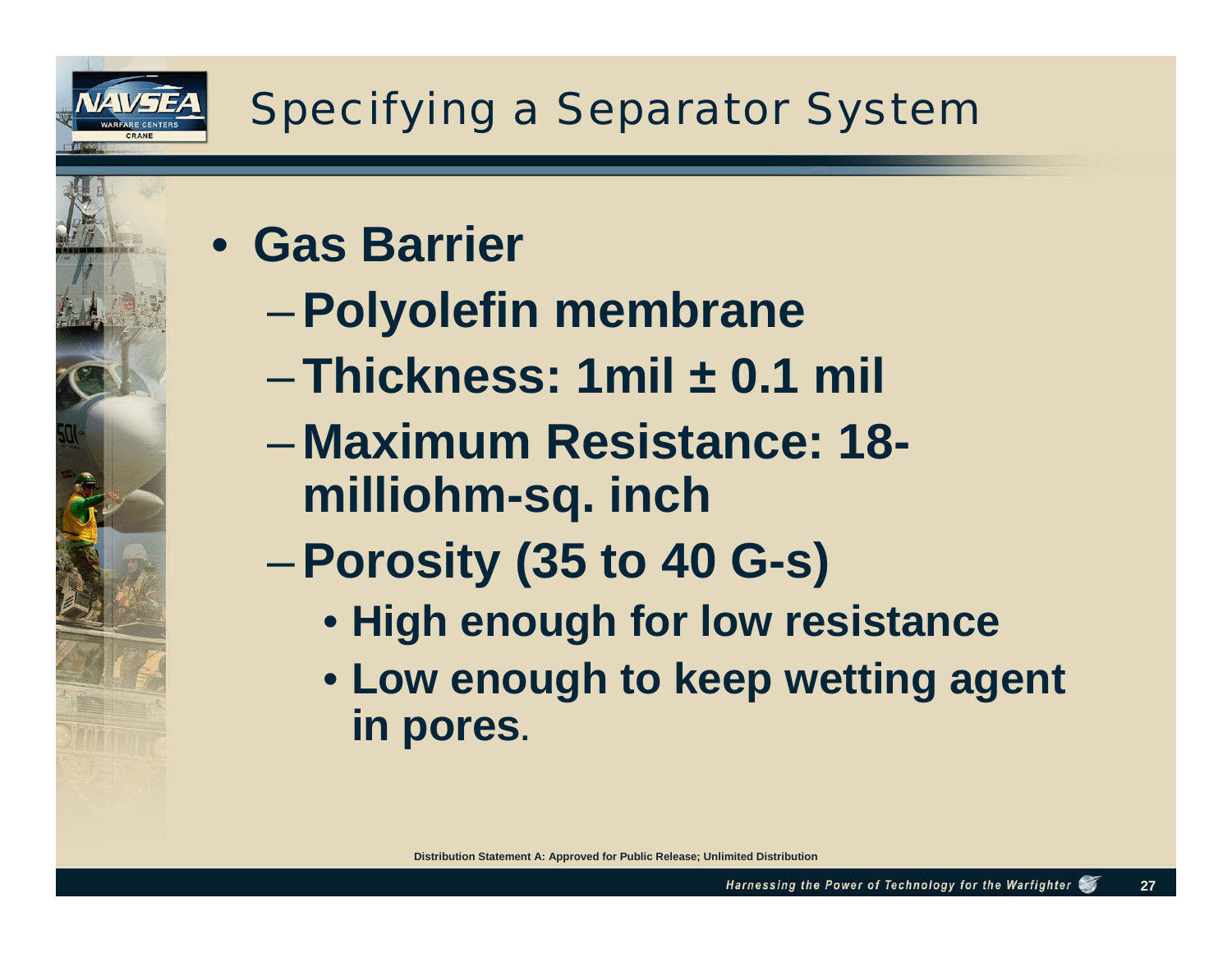

# *Specifying a Separator System*

# **Absorber:**

 $\mathcal{L}_{\mathcal{A}}$  , where  $\mathcal{L}_{\mathcal{A}}$  is the set of the set of the set of the set of the set of the set of the set of the set of the set of the set of the set of the set of the set of the set of the set of the set of the **Hydrophilic (W.A. coated preferred)**

- $\mathcal{L}_{\mathcal{A}}$  , where  $\mathcal{L}_{\mathcal{A}}$  is the set of the set of the set of the set of the set of the set of the set of the set of the set of the set of the set of the set of the set of the set of the set of the set of the **Highly absorbent**
- $\mathcal{L}_{\mathcal{A}}$  , where  $\mathcal{L}_{\mathcal{A}}$  is the set of the set of the set of the set of the set of the set of the set of the set of the set of the set of the set of the set of the set of the set of the set of the set of the **High tortuosity for better protection (mbPP)**

–**Weight: Governed by performance**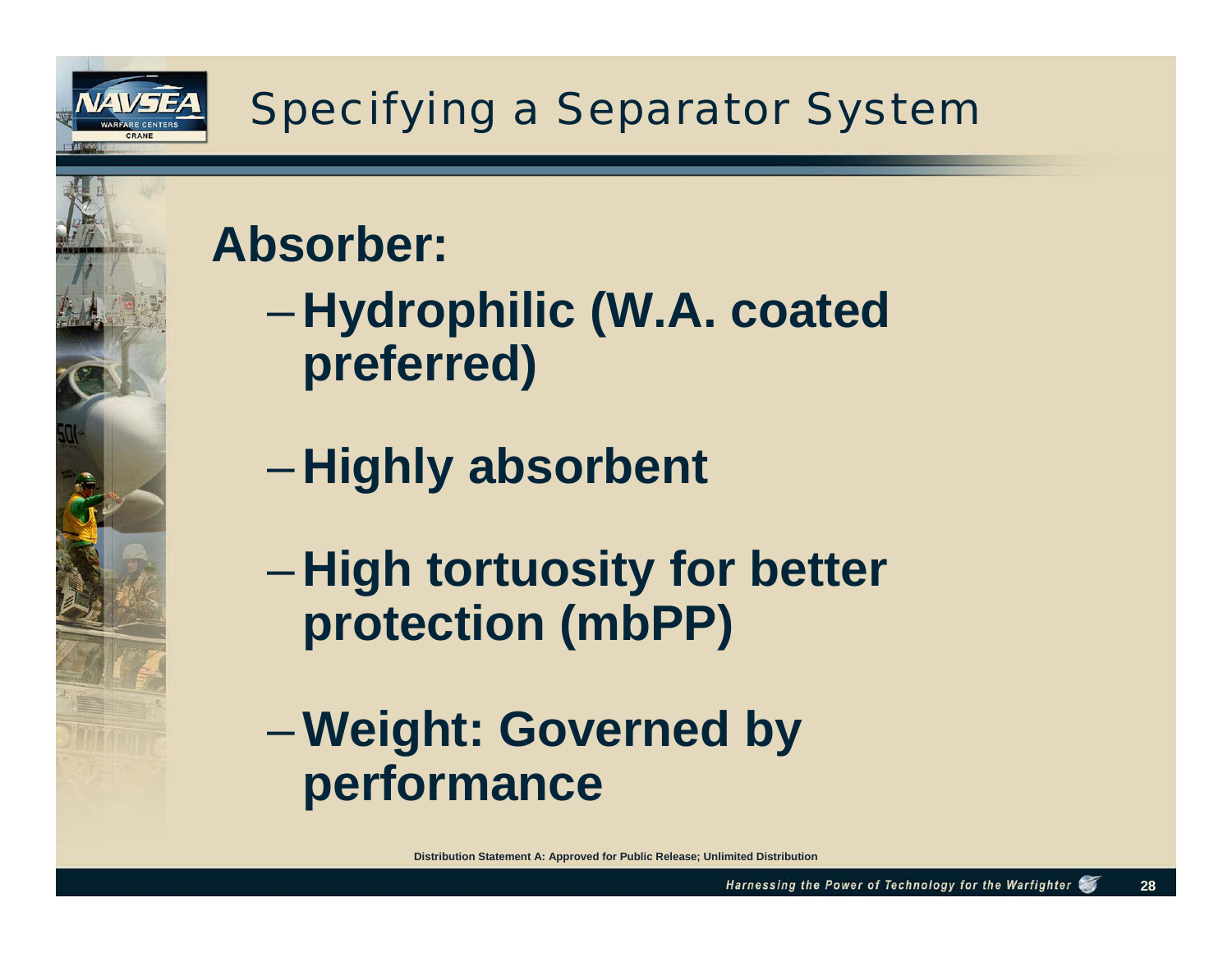

# **Any Questions?**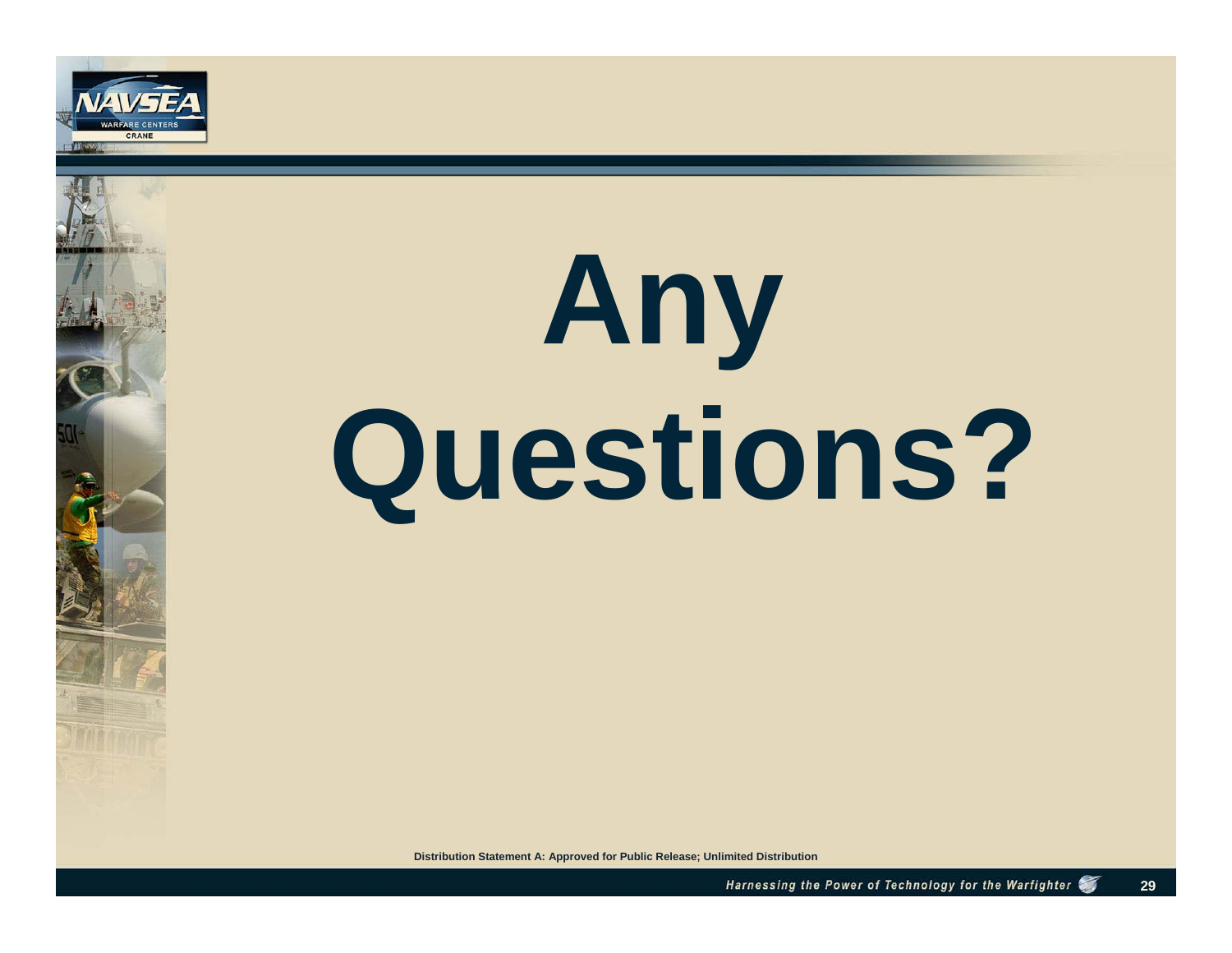

*Speaker POC Info*

**Barry Newman Mechanical Engineer Crane Division, Naval Surface Warfare Center (NSWC Crane) Global Deterrence and Defense Department Power and Circuit Board Technologies Division Power Systems Science and Engineering Branch Code GXSL, Bldg. 3287E 300 Highway 361 Crane, IN 47522-5001 Phone 812-854-4087, Fax 812-854-3589 Email: baird.newman@navy.mil**